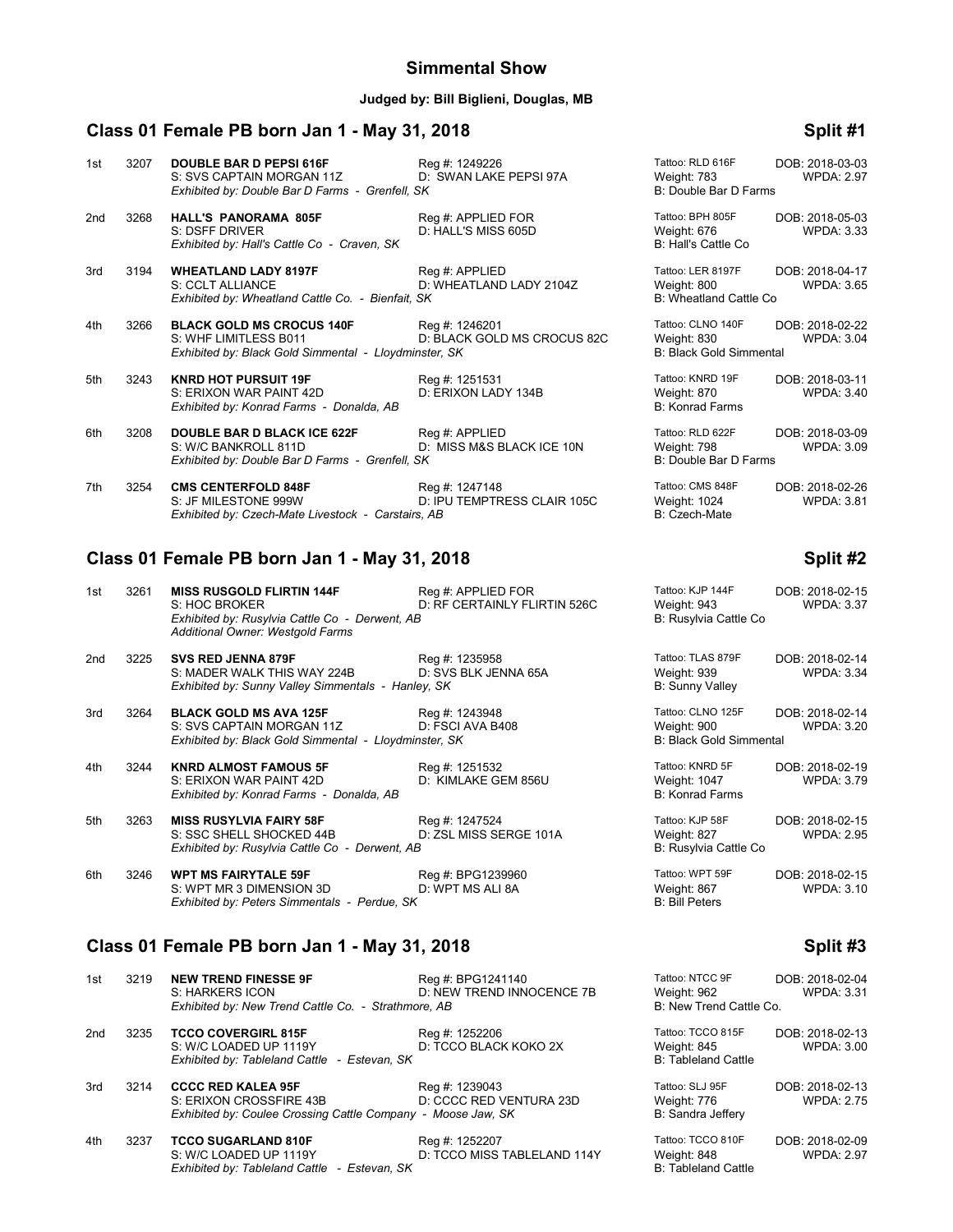| 5th | 3218 | <b>RLC TWYLIGHT 821F</b>                               | Reg #: 1244842         | Tattoo: RLC 821F                    | DOB: 2018-02-12     |
|-----|------|--------------------------------------------------------|------------------------|-------------------------------------|---------------------|
|     |      | S: RLC HUSTLE 428B                                     | D: RLC TWYLIGHT 511C   | Weight: 812                         | <b>WPDA: 2.87</b>   |
|     |      | Exhibited by: Ridgeline Cattle Co - Parry, SK          |                        | B: Ridgeline Cattle Co              |                     |
| 6th | 3241 | <b>WESTHILL MS DIVINE 46F</b>                          | Reg #: APPLIED         | Tattoo: WHRS 46F                    | DOB: 2018-02-08     |
|     |      | S: LFE RIDDLER 323B                                    | D: MCINTOSH DIVINE 29C | Weight: 979                         | <b>WPDA: 3.41</b>   |
|     |      | Exhibited by: Westhill Ranch Simmentals - Goodsoil, SK |                        | <b>B: Westhill Ranch Simmentals</b> |                     |
| 7+h | 2212 | CCCC DED DEDI VN 94E                                   | $D_{00} + 1240100$     | $Taffon: SI$ $R1F$                  | $DCD \cdot 2019020$ |

7th 3213 **CCCC RED BERLYN 81F** Reg #: 1240189 Reg #: 1240189 Tattoo: SLJ 81F DOB: 2018-02-04<br>S: NUG ROYAL RED 324A D: CLAYHILL WILLOW 26Z Weight: 908 WPDA: 3.12 D: CLAYHILL WILLOW 26Z Weight: 908<br>Andrew SK B: Sandra Jeffery Web B: 3.1244 *Exhibited by: Coulee Crossing Cattle Company - Moose Jaw, SK* 

## **Class 01 Female PB born Jan 1 - May 31, 2018 Split #4**

| 1st | 3221 | <b>EGC RED LASHES 23F</b>                          | Reg #: PG1251615           | Tattoo: EGC 23F          | DOB: 2018-01-28   |
|-----|------|----------------------------------------------------|----------------------------|--------------------------|-------------------|
|     |      | S: SUNVILLE DRILLER                                | D: EGC RED LASHES 77B      | Weight: 923              | <b>WPDA: 3.10</b> |
|     |      | Exhibited by: High Bluff Stock Farm - Inglis, MB   |                            | B: High Bluff Stock Farm |                   |
| 2nd | 3210 | <b>DOUBLE BAR D BETTE 477F</b>                     | Reg #: 1249224             | Tattoo: RLD 477F         | DOB: 2018-01-24   |
|     |      | S: W/C BANKROLL 811D                               | D: DOUBLE BAR D BETTE 417A | Weight: 912              | <b>WPDA: 3.02</b> |
|     |      | Exhibited by: Double Bar D Farms - Grenfell, SK    |                            | B: Double Bar D Farms    |                   |
| 3rd | 3206 | <b>DOUBLE BAR D BRETT 536F</b>                     | Reg #: APPLIED             | Tattoo: RLD 536F         | DOB: 2018-02-02   |
|     |      | S: W/C BANKROLL 811D                               | D: DOUBLE BAR D BRETT 454B | Weight: 863              | <b>WPDA: 2.95</b> |
|     |      | Exhibited by: Double Bar D Farms - Grenfell, SK    |                            | B: Double Bar D Farms    |                   |
| 4th | 3238 | <b>SWAN LAKE CALMA 56F</b>                         | Reg #: 1236969             | Tattoo: JVB56F           | DOB: 2018-02-01   |
|     |      | S: ACS HEARTLAND 25D                               | D: SWAN LAKE CALMA 90B     | Weight: 900              | <b>WPDA: 3.06</b> |
|     |      | Exhibited by: Swan Lake Farms Ltd. - Stoughton, SK |                            | B: Swan Lake Farms Ltd   |                   |
|     |      |                                                    |                            |                          |                   |

5th 3242 **WESTHILL MS DIVINE 42F** Reg #: APPLIED Read Tattoo: WHRS 42F DOB: 2018-01-27<br>5th 3242 S: LFE RIDDLER 323B D: MCINTOSH DIVINE 29C Weight: 1129 WPDA: 3.78 D: MCINTOSH DIVINE 29C<br>
D: MCINTOSH DIVINE 29C<br>
B: Westhill Ranch Simmentals **Exhibited by: Westhill Ranch Simmentals - Goodsoil, SK** 

3224 **PHEASANTDALE MS FORCE 191F** Reg #: BPG1251411 Tattoo: PTS 191F DOB: 2018-01-28<br>D: PHEASANTDALE MS SHEAR 64X Weight: 870 WPDA: 2.92 D: PHEASANTDALE MS SHEAR 64X Weight: 870 WPD<br>d. - Balcarres, SK B: Pheasantdale Cattle Company *Exhibited by: Pheasantdale Cattle Company Ltd. - Balcarres, SK* 

### **Class 01 Female PB born Jan 1 - May 31, 2018 Split #5**

| 1st             | 3226 | <b>NAC MERLOT 92F</b><br>S: X-T DOC HOLIDAY<br>Exhibited by: Northern Light Simmentals - Rossburn, MB               | Reg #: 1241893<br>D: NAC SUNSET 36D            | Tattoo: NAC 92F<br>Weight: 827<br>B: Northern Light Simmentals      | DOB: 2018-01-22<br><b>WPDA: 2.72</b> |
|-----------------|------|---------------------------------------------------------------------------------------------------------------------|------------------------------------------------|---------------------------------------------------------------------|--------------------------------------|
| 2 <sub>nd</sub> | 3253 | <b>CMS MOONDANCE 834F</b><br>S: MRL RED WHISKEY 101B<br>Exhibited by: Czech-Mate Livestock - Carstairs, AB          | Reg #: 1246947<br>D: CMS SUNDANCE 310A         | Tattoo: CMS 834F<br>Weight: 918<br>B: Czech-Mate                    | DOB: 2018-01-23<br><b>WPDA: 3.03</b> |
| 3rd             | 3205 | <b>MCINTOSH FUNNY FACE 40F</b><br>S: WLB BOUNTY HUNTER 365C<br>Exhibited by: McIntosh Livestock - Maymont, SK       | Reg #: 1243094<br>D: MCINTOSH FUNNY FACE 31Z   | Tattoo: SBMC 40F<br>Weight: 1042<br><b>B: McIntosh Livestock</b>    | DOB: 2018-01-22<br><b>WPDA: 3.43</b> |
| 4th             | 3196 | <b>BARLEE SODA POP 4F</b><br>S: LFE COMMISSONER 811Z<br>Exhibited by: Barlee Simmentals - Shawville, QC             | Reg #: APPLIED<br>D: CMS SODA POP 422B         | Tattoo: EJBS 4F<br>Weight: 870<br><b>B: Windy Hill Livestock</b>    | DOB: 2018-01-22<br><b>WPDA: 2.86</b> |
| 5th             | 3248 | <b>RWS MS FRISKY 5F</b><br>S: MADER/CS/RUST CRUZ 3D<br>Exhibited by: Willerton Simmentals - Porcupine Plain, SK     | Reg #: 1245164<br>D: MADER CLUELESS 214C       | Tattoo: RWS 5F<br>Weight: 947<br><b>B: Willerton Simmentals</b>     | DOB: 2018-01-22<br><b>WPDA: 3.12</b> |
| 6th             | 3247 | <b>RWS FANCY 4F</b><br>S: KUNTZ SHERIFF 8A<br>Exhibited by: Willerton Simmentals - Porcupine Plain, SK              | Reg #: 124168<br>D: JHSN RED LADY 29A          | Tattoo: RWS 4F<br>Weight: 890<br><b>B: Willerton Simmentals</b>     | DOB: 2018-01-21<br><b>WPDA: 2.92</b> |
| 7th             | 3216 | <b>EAST POPLAR BRANDY 822F</b><br>S: EAST POPLAR BRINKS 619D<br>Exhibited by: East Poplar Simmentals - Coronach, SK | Reg #: 1251745<br>D: EAST POPLAR RED LADY 552C | Tattoo: EPS 822F<br>Weight: 810<br><b>B: East Poplar Simmentals</b> | DOB: 2018-01-22<br><b>WPDA: 2.66</b> |
|                 |      | Class 01 Female PB born Jan 1 - May 31, 2018                                                                        |                                                |                                                                     | Split #6                             |
| 1st             | 3217 | <b>HFL EMMA 8003F</b><br>S: W/C BANKROLL 811D<br>Exhibited by: Rayel Kaczmar - Grenfell, SK                         | Reg #: 1238307<br>D: DOUBLE BAR D EMMA 418D    | Tattoo: HFL 8003F<br>Weight: 896<br>B: Double Bar D Ranch           | DOB: 2018-01-14<br><b>WPDA: 2.87</b> |

| 2nd | 3204 | MCINTOSH SASSY 31F                             | Rea #: 1243086        | Tattoo: SBMC 31F      | DOB: 2018-01-17   |
|-----|------|------------------------------------------------|-----------------------|-----------------------|-------------------|
|     |      | S: SAJ RED EQUALIZER 7U                        | D: MCINTOSH SASSY 16C | Weight: 999           | <b>WPDA: 3.23</b> |
|     |      | Exhibited by: McIntosh Livestock - Maymont, SK |                       | B: McIntosh Livestock |                   |
|     |      | Additional Owner: Sky Track Ranch              |                       |                       |                   |

*Additional Owner: Horner Cattle Company*

| attoo: RLC 821F       | DOB: 2018-02-12   |
|-----------------------|-------------------|
| Veight: 812           | <b>WPDA: 2.87</b> |
| ∷ Ridgeline Cattle Co |                   |

| Tattoo: EGC 23F<br>Weight: 923<br>B: High Bluff Stock Farm | DOB: 2018-01-28<br><b>WPDA: 3.10</b> |
|------------------------------------------------------------|--------------------------------------|
| Tattoo: RLD 477F<br>Weight: 912<br>B: Double Bar D Farms   | DOB: 2018-01-24<br><b>WPDA: 3.02</b> |
| Tattoo: RLD 536F<br>Weight: 863<br>B: Double Bar D Farms   | DOB: 2018-02-02<br><b>WPDA: 2.95</b> |
| Tattoo: JVB56F<br>Weight: 900<br>B: Swan Lake Farms Ltd    | DOB: 2018-02-01<br>WPDA: 3.06        |
| Tattoo: WHRS 42F                                           | DOR: 2018 01 27                      |

|                                                     | Split #6                    |
|-----------------------------------------------------|-----------------------------|
| <b>PS 822F</b><br>: 810<br><b>Poplar Simmentals</b> | DOB: 2018-01-22<br>WPDA:266 |
| 890<br>rton Simmentals                              | WPDA: 2.92                  |

| Tattoo: HFL 8003F     | DOB: 2018-01-14   |
|-----------------------|-------------------|
| Weight: 896           | <b>WPDA: 2.87</b> |
| B: Double Bar D Ranch |                   |
|                       |                   |

| attoo: SBMC 31F      | DOB: 2018-01-17   |
|----------------------|-------------------|
| Veight: 999          | <b>WPDA: 3.23</b> |
| : McIntosh Livestock |                   |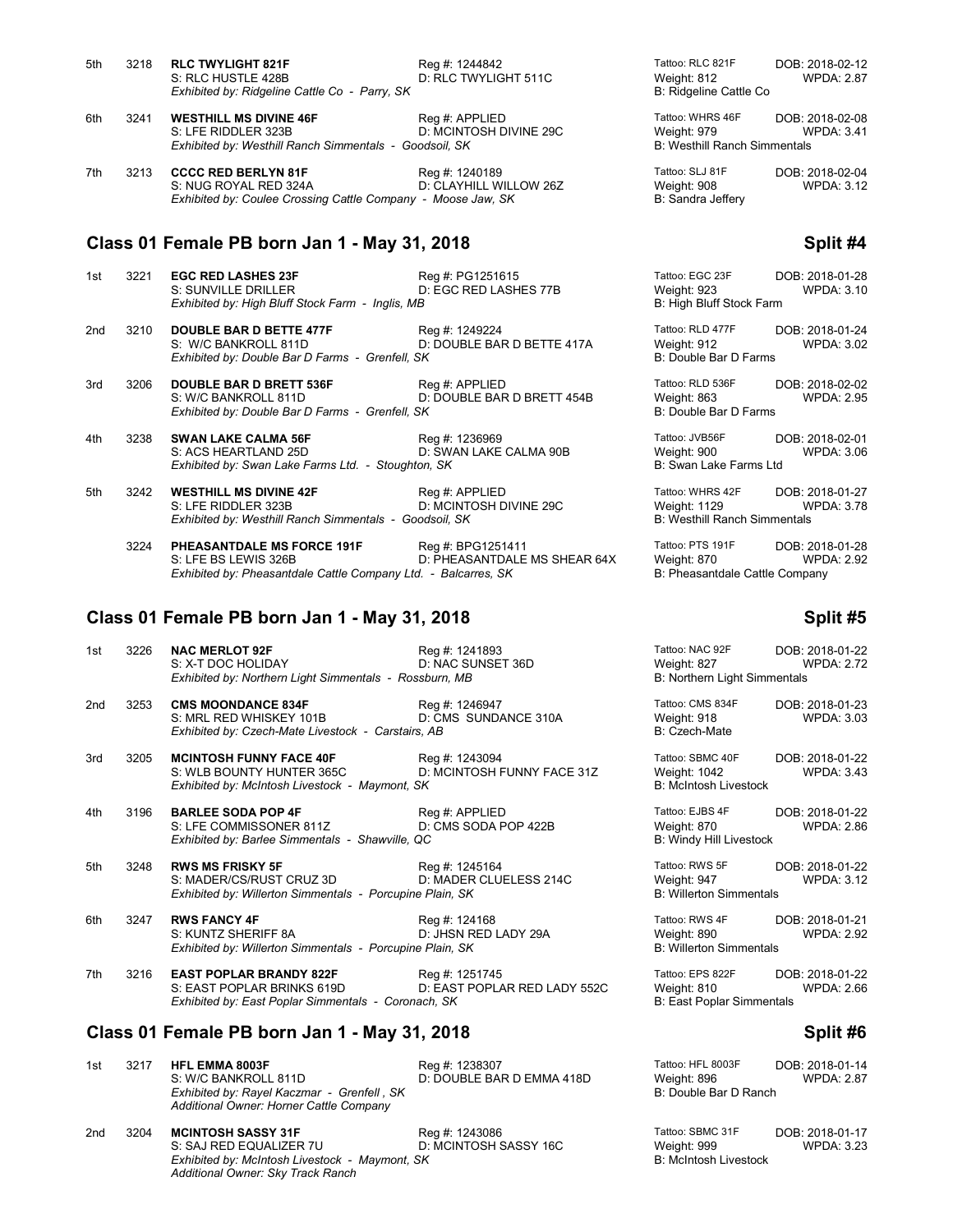| 3rd | 3200 | <b>MADER FLIRT 50F</b><br>S: WFL WESTCOTT 24C<br>Exhibited by: Mader Ranches - Carstairs, AB                                                                         | Reg #: 1242622<br>D: RF CERTAINLY FLIRTIN 525C | Tattoo: MDR 50F<br>Weight: 876<br><b>B: Mader Ranches</b>           | DOB: 2018-01-15<br><b>WPDA: 2.82</b> |
|-----|------|----------------------------------------------------------------------------------------------------------------------------------------------------------------------|------------------------------------------------|---------------------------------------------------------------------|--------------------------------------|
| 4th | 3215 | <b>EAST POPLAR ALL DONE UP 813F</b><br>S: W/C LOADED UP 1119Y<br>Exhibited by: East Poplar Simmentals - Coronach, SK                                                 | Reg #: 1251746<br>D: EAST POPLAR XAVIER 513C   | Tattoo: EPS 813F<br>Weight: 828<br><b>B: East Poplar Simmentals</b> | DOB: 2018-01-19<br><b>WPDA: 2.70</b> |
| 5th | 3250 | <b>LBCC FEELIN' TEMPTED 824F</b><br>S: ERIXON JOKERS WILD 117B<br>Exhibited by: Lake Bottom Cattle Co. - Smoky Lake, AB                                              | Reg #: PG1237547<br>D: LBCC TEMPTRESS 91Z      | Tattoo: LBCC 824F<br>Weight: 880<br>B: Lake Bottom Cattle Co.       | DOB: 2018-01-13<br><b>WPDA: 2.81</b> |
| 6th | 3269 | <b>DOUBLE BAR D CHERRY BOMB 424F</b><br>S: DOUBLE BAR D DEFENDER 611C<br>Exhibited by: Horner Cattle Company - Minnedosa, MB<br>Additional Owner: Double Bar D Farms | Reg #: APPLED<br>D: IRCC CHERRY BOMB 513C      | Tattoo: RLD 424F<br>Weight: 948<br>B: Double Bar D Farms            | DOB: 2018-01-14<br><b>WPDA: 3.04</b> |

# **Class 01 Female PB born Jan 1 - May 31, 2018 Split #7**

| 1st | 3201 | <b>MADER SHEILA 39F</b><br>S: WS STEPPING STONE B44<br>Exhibited by: Mader Ranches - Carstairs, AB                  | Reg #: 1242613<br>D: LFE BS SHEILA 82A          | Tattoo: MDR 39F<br>Weight: 946<br><b>B: Mader Ranches</b>       | DOB: 2018-01-13<br><b>WPDA: 3.02</b> |
|-----|------|---------------------------------------------------------------------------------------------------------------------|-------------------------------------------------|-----------------------------------------------------------------|--------------------------------------|
| 2nd | 3267 | <b>MILLINGTON HAVANA CLUB 2F</b><br>S: TH BLACK EDITION 8R<br>Exhibited by: Millington Ranch - Duval, SK            | Reg #: 1237937<br>D: MRL MISS 6778D             | Tattoo: DGS 2F<br>Weight: 967<br>B: McMillen Ranching LTD       | DOB: 2018-01-13<br>WPDA: 3.09        |
| 3rd | 3258 | <b>TY-D'S SIPPIN BRANDY 4F</b><br>S: MR HOC BROKER<br>Exhibited by: Ty-D Livestock - Streamstown, AB                | Reg #: APPLIED<br>D: M&S MS BRANDY 45C          | Tattoo: TYD 4F<br>Weight: 892<br>B: Ty-D Livestock              | DOB: 2018-01-10<br><b>WPDA: 2.82</b> |
| 4th | 3227 | <b>KWA MS MISSILE 27F</b><br>S: MRL MISSILE 138C<br>Exhibited by: Ashworth Farm & Ranch Ltd. - Oungre, SK           | Reg #: 1251748<br>D: KWA MS 68W                 | Tattoo: KWA 27F<br>Weight: 932<br>B: Ashworth Farm & Ranch Ltd. | DOB: 2018-01-10<br><b>WPDA: 2.95</b> |
| 5th | 3249 | <b>LBCC FLIRTY BEAR 823F</b><br>S: ERIXON JOKERS WILD 117B<br>Exhibited by: Lake Bottom Cattle Co. - Smoky Lake, AB | Reg #: BPG1237546<br>D: PEARL BLACK BEAR 35Y    | Tattoo: LBCC 823F<br>Weight: 995<br>B: Lake Bottom Cattle Co.   | DOB: 2018-01-13<br><b>WPDA: 3.18</b> |
| 6th | 3222 | <b>DEEG MS TIMBERLAND 60F</b><br>S: NCB COBRA 47Y<br>Exhibited by: Pheasantdale Cattle Company Ltd. - Balcarres, SK | Reg #: PB1241190<br>D: MURIHEADS TIMBERLAND 17Z | Tattoo: RDD 60F<br>Weight: 850<br><b>B: Deeg Simmentals</b>     | DOB: 2018-01-10<br>WPDA: 2.69        |

## **Class 01 Female PB born Jan 1 - May 31, 2018 Split #8**

**Exhibited by: Pheasantdale Cattle Company Ltd. - Balcarres, SK:** 

| 1st             | 3245 | <b>WPT MS FIREFLY 10F</b><br>S: COME AS U R RED ROCKET<br>Exhibited by: Peters Simmentals - Perdue, SK                                   | Reg #: PG1239955<br>D: LAZY BAR B MICKEY 26Z  | Tattoo: WPT 10F<br>Weight: 1056<br><b>B: Bill Peters</b>                                      | DOB: 2018-01-07<br><b>WPDA: 3.31</b> |
|-----------------|------|------------------------------------------------------------------------------------------------------------------------------------------|-----------------------------------------------|-----------------------------------------------------------------------------------------------|--------------------------------------|
| 2 <sub>nd</sub> | 3262 | <b>MISS RUSGOLD FOXY 1F</b><br>S: FBF1 COMBUSTIBLE<br>Exhibited by: Rusylvia Cattle Co - Derwent, AB<br>Additional Owner: Westgold Farms | Reg #: 1247522<br>D: CROSSROADS CLASSY 149C   | Tattoo: KJP 1F<br>Weight: 1029<br>B: Rusylvia Cattle Co                                       | DOB: 2018-01-10<br><b>WPDA: 3.26</b> |
| 3rd             | 3197 | <b>BARLEE ENVY 2F</b><br>S: LFE THE RIDDLER 323B<br>Exhibited by: Barlee Simmentals - Shawville, QC                                      | Reg #: 1248265<br>D: WHEATLAND ENVY 281Z      | Tattoo: EJBS 2F<br><b>Weight: 933</b><br>B: Canadian Donors, Deeg Simmental,<br>Mader Ranches | DOB: 2018-01-09<br><b>WPDA: 2.94</b> |
| 4th             | 3220 | <b>NEW TREND CLASSIC 2F</b><br>S: JF BACK IN BLACK 406B<br>Exhibited by: New Trend Cattle Co. - Strathmore, AB                           | Reg #: BPG1241135<br>D: NEW TREND WYNN 4Y     | Tattoo: NTCC 2F<br>Weight: 1013<br>B: New Trend Cattle Co.                                    | DOB: 2018-01-07<br><b>WPDA: 3.18</b> |
| 5th             | 3239 | <b>SWAN LAKE HEAVEN SENT 21F</b><br>S: CCLT ALLIANCE 91C<br>Exhibited by: Swan Lake Farms Ltd. - Stoughton, SK                           | Reg #: APPLIED<br>D: LFE BS HEAVEN SENT 89A   | Tattoo: JVB 21F<br>Weight: 994<br>B: Swan Lake Farms Ltd.                                     | DOB: 2018-01-09<br><b>WPDA: 3.14</b> |
| 6th             | 3199 | <b>CITY VIEW BOSS LADY 20F</b><br>S: SVF ALLEGIANCE Y802<br>Exhibited by: CityView Simmentals - Moose Jaw, SK                            | Reg #: 1234288<br>D: CITY VIEW BOSS LADY 526C | Tattoo: CVJB 20F<br>Weight: 856<br>B: Joe Barnett                                             | DOB: 2018-01-07<br><b>WPDA: 2.68</b> |
| 7th             | 3251 | <b>CRAIG CUPCAKE 4F</b><br>S: WEATLAND KILLSWITCH<br>Exhibited by: Craig Simmental And Charolais - Mossbank, SK                          | Reg #: PG1246291<br>D: DESS GYP 106B          | Tattoo: KENS 4F<br><b>Weight: 958</b><br><b>B: Craig Simmental</b>                            | DOB: 2018-01-10<br><b>WPDA: 3.03</b> |

| Tattoo: WPT 10F<br>Weight: 1056<br><b>B: Bill Peters</b>                               | DOB: 2018-01-07<br>WPDA: 3.3         |
|----------------------------------------------------------------------------------------|--------------------------------------|
| Tattoo: KJP 1F<br>Weight: 1029<br>B: Rusylvia Cattle Co                                | DOB: 2018-01-10<br><b>WPDA: 3.26</b> |
| Tattoo: EJBS 2F<br>Weight: 933<br>B: Canadian Donors, Deeg Simmental,<br>Mader Ranches | DOB: 2018-01-09<br><b>WPDA: 2.94</b> |
| Tattoo: NTCC 2F<br>Weight: 1013<br>B: New Trend Cattle Co.                             | DOB: 2018-01-07<br><b>WPDA: 3.18</b> |
| Tattoo: JVB 21F<br>Weight: 994<br>B: Swan Lake Farms Ltd.                              | DOB: 2018-01-09<br>WPDA: 3.14        |
| Tattoo: CVJB 20F<br>Weight: 856<br><b>B: Joe Barnett</b>                               | DOB: 2018-01-07<br><b>WPDA: 2.68</b> |
| Tattoo: KENS 4F<br>Weight: 958<br><b>B: Craig Simmental</b>                            | DOB: 2018-01-10<br><b>WPDA: 3.03</b> |

| Tattoo: MDR 39F<br>Weight: 946<br><b>B: Mader Ranches</b>       | DOB: 2018-01-13<br><b>WPDA: 3.02</b> |
|-----------------------------------------------------------------|--------------------------------------|
| Tattoo: DGS 2F<br>Weight: 967<br>B: McMillen Ranching LTD       | DOB: 2018-01-13<br><b>WPDA: 3.09</b> |
| Tattoo: TYD 4F<br>Weight: 892<br><b>B: Ty-D Livestock</b>       | DOB: 2018-01-10<br><b>WPDA: 2.82</b> |
| Tattoo: KWA 27F<br>Weight: 932<br>B: Ashworth Farm & Ranch Ltd. | DOB: 2018-01-10<br><b>WPDA: 2.95</b> |
| Tattoo: LBCC 823F<br>Weight: 995<br>B: Lake Bottom Cattle Co.   | DOB: 2018-01-13<br><b>WPDA: 3.18</b> |
| Tattoo: RDD 60F                                                 | DOB: 2018-01-10                      |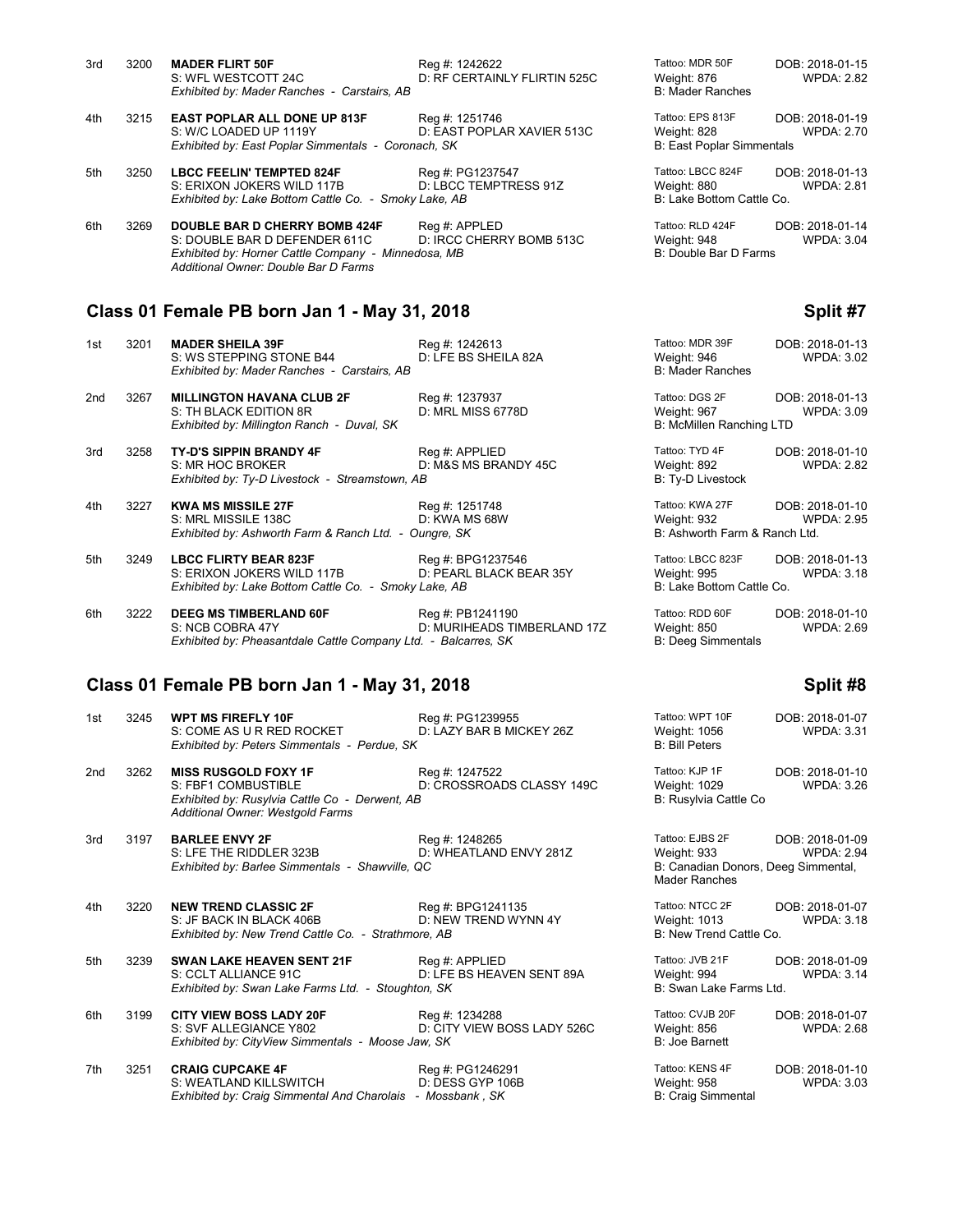# **Class 01 Female PB born Jan 1 - May 31, 2018 Split #9**

| 1st | 3189 | <b>RF/RUST FLIRT 827F</b><br>S: TJSC BOONE PICKENS 46C<br>Exhibited by: Rancier Farms - Killam, AB<br>Additional Owner: Rust Mountain View Ranch | Reg #: 1241896<br>D: RF NOT JUST A FLIRT 404B           | Tattoo: GNR827F<br>Weight: 1052<br><b>B: Rancier Farms</b>       | DOB: 2018-01-06<br><b>WPDA: 3.29</b> |
|-----|------|--------------------------------------------------------------------------------------------------------------------------------------------------|---------------------------------------------------------|------------------------------------------------------------------|--------------------------------------|
| 2nd | 3187 | <b>RF BLUE MOON 822F</b><br>S: ERIXON RELENTLESS 110D<br>Exhibited by: Rancier Farms - Killam, AB                                                | Reg #: 1239610<br>D: LFE BLUE MOON 8C                   | Tattoo: GNR822F<br>Weight: 912<br><b>B: Rancier Farms</b>        | DOB: 2018-01-04<br><b>WPDA: 2.83</b> |
| 3rd | 3191 | <b>SILVER LAKE FANCY 17F</b><br>S: WHEATLAND KILL SWITCH<br>Exhibited by: Silver Lake Farms - Cartwright, MB                                     | Reg #: 1247267<br>D: SILVER LAKE RED ROSETTA 302B       | Tattoo: MARC 17F<br>Weight: 1085<br><b>B: Silver Lake Farms</b>  | DOB: 2018-01-07<br><b>WPDA: 3.40</b> |
| 4th | 3190 | <b>SILVER LAKE FORTRESS 9F</b><br>S: CCLT ALLIANCE 91C<br>Exhibited by: Silver Lake Farms - Cartwright, MB                                       | Reg #: 1247401<br>D: KOP MS TRACKER 189X                | Tattoo: MARC 9F<br>Weight: 1008<br><b>B: Silver Lake Farms</b>   | DOB: 2018-01-05<br><b>WPDA: 3.14</b> |
| 5th | 3252 | <b>CRAIG ARGENTINA 1F</b><br>S: WEATLAND KILLSWITCH 598C<br>Exhibited by: Craig Simmental And Charolais                                          | Reg #: PG1246293<br>D: DESS IMAGE 73A<br>- Mossbank, SK | Tattoo: KENS 1F<br>Weight: 1069<br><b>B: Craig Simmental</b>     | DOB: 2018-01-07<br><b>WPDA: 3.35</b> |
| 6th | 3211 | <b>TCW FERGIE 4F</b><br>S: MRL 69D<br>Exhibited by: Twin Meadow Livestock - Treherne, MB                                                         | Reg #: 1239601<br>D: TCW SHERRI 5B                      | Tattoo: TCW 4F<br>Weight: 985<br><b>B: Twin Meadow Livestock</b> | DOB: 2018-01-04<br><b>WPDA: 3.06</b> |

# **Class 01 Female PB born Jan 1 - May 31, 2018 Split #10**

| 1st             | 3188 | <b>RF FLIRT 824F</b><br>S: RF/RUST STIMULUS 610D<br>Exhibited by: Rancier Farms - Killam, AB                   | Reg #: 1239611<br>D: RF FLIRT 434B             | Tattoo: GNR824F<br>Weight: 1040<br><b>B: Rancier Farms</b>          | DOB: 2018-01-04<br><b>WPDA: 3.23</b> |
|-----------------|------|----------------------------------------------------------------------------------------------------------------|------------------------------------------------|---------------------------------------------------------------------|--------------------------------------|
| 2 <sub>nd</sub> | 3203 | <b>MCINTOSH MAD LOVE 3F</b><br>S: BGS/BM CAPTAIN SCREAM 63D<br>Exhibited by: McIntosh Livestock - Maymont, SK  | Reg #: 1241407<br>D: MLL BLACK VELVET 11B      | Tattoo: SBMC 3F<br>Weight: 1053<br><b>B: McIntosh Livestock</b>     | DOB: 2018-01-04<br><b>WPDA: 3.27</b> |
| 3rd             | 3198 | <b>CITY VIEW MOSIE 6F</b><br>S: BGS/BM CAPTAIN SCREAM 63D<br>Exhibited by: CityView Simmentals - Moose Jaw, SK | Reg #: 1234271<br>D: CITY VIEW 24N MOSIE 433B  | Tattoo: CVBB 6F<br>Weight: 1006<br><b>B: City View Simmentals</b>   | DOB: 2018-01-02<br><b>WPDA: 3.10</b> |
| 4th             | 3260 | <b>RHS FLASHPOINT 844F</b><br>S: RJY CHROME 6B<br>Exhibited by: Riskan Hope Farm - Craik, SK                   | Reg #: 1249266<br>D: RJY SIGNATURES DESIGN 44D | Tattoo: RHS 844F<br>Weight: 896<br>B: Robert & Deanne Young         | DOB: 2018-01-01<br><b>WPDA: 2.76</b> |
| 5th             | 3255 | <b>CMS LE-A 801F</b><br>S: CMS RAPID FIRE 635D<br>Exhibited by: Czech-Mate Livestock - Carstairs, AB           | Reg #: 1246884<br>D: CMS VENUS 411B            | Tattoo: CMS 801F<br>Weight: 1022<br>B: Czech-Mate                   | DOB: 2018-01-01<br><b>WPDA: 3.14</b> |
| 6th             | 3234 | <b>ERIXON LADY 2F</b><br>S: HART STATE OF WAR 056C<br>Exhibited by: Erixon Simmentals Inc. - Clavet, SK        | Reg #: 1233691<br>D: ERIXON LADY 77D           | Tattoo: BOBE 2F<br><b>Weight: 1017</b><br>B: Erixon Simmentals Inc. | DOB: 2018-01-01<br><b>WPDA: 3.13</b> |
| 7th             | 3257 | TY-D'S JUST PEACHY 3F<br>S: COME AS U R RED ROCKET<br>Exhibited by: Ty-D Livestock - Streamstown, AB           | Req #: APPLIED<br>D: PARKHILL MISS 126U        | Tattoo: TYD 3F<br>Weight: 1046<br><b>B: Ty-D Livestock</b>          | DOB: 2018-01-01<br><b>WPDA: 3.22</b> |
| 8th             | 3212 | <b>TCW FAITH</b><br>S: STARWEST POL BLUEPRINT<br>Exhibited by: Twin Meadow Livestock - Treherne, MB            | Reg #: 1239597<br>D: SILVERLAKE CHELSEY 96C    | Tattoo: TCW 1F<br>Weight: 976<br><b>B: Twin Meadow Livestock</b>    | DOB: 2018-01-03<br><b>WPDA: 3.02</b> |

# **Class 02 Junior Division Calf Champion and Reserve Calf Champion Female**

| 1st | 3207 | <b>DOUBLE BAR D PEPSI 616F</b><br>S: SVS CAPTAIN MORGAN 11Z<br>Exhibited by: Double Bar D Farms - Grenfell, SK | Reg #: 1249226<br>D: SWAN LAKE PEPSI 97A  | Tattoo: RLD 616F<br>Weight: 783<br>B: Double Bar D Farms | DOB: 2018-03-03<br>WPDA: 2.97 |
|-----|------|----------------------------------------------------------------------------------------------------------------|-------------------------------------------|----------------------------------------------------------|-------------------------------|
| 2nd | 3268 | <b>HALL'S PANORAMA 805F</b><br>S: DSFF DRIVER<br>Exhibited by: Hall's Cattle Co - Craven, SK                   | Reg #: APPLIED FOR<br>D: HALL'S MISS 605D | Tattoo: BPH 805F<br>Weight: 676<br>B: Hall's Cattle Co   | DOB: 2018-05-03<br>WPDA: 3.33 |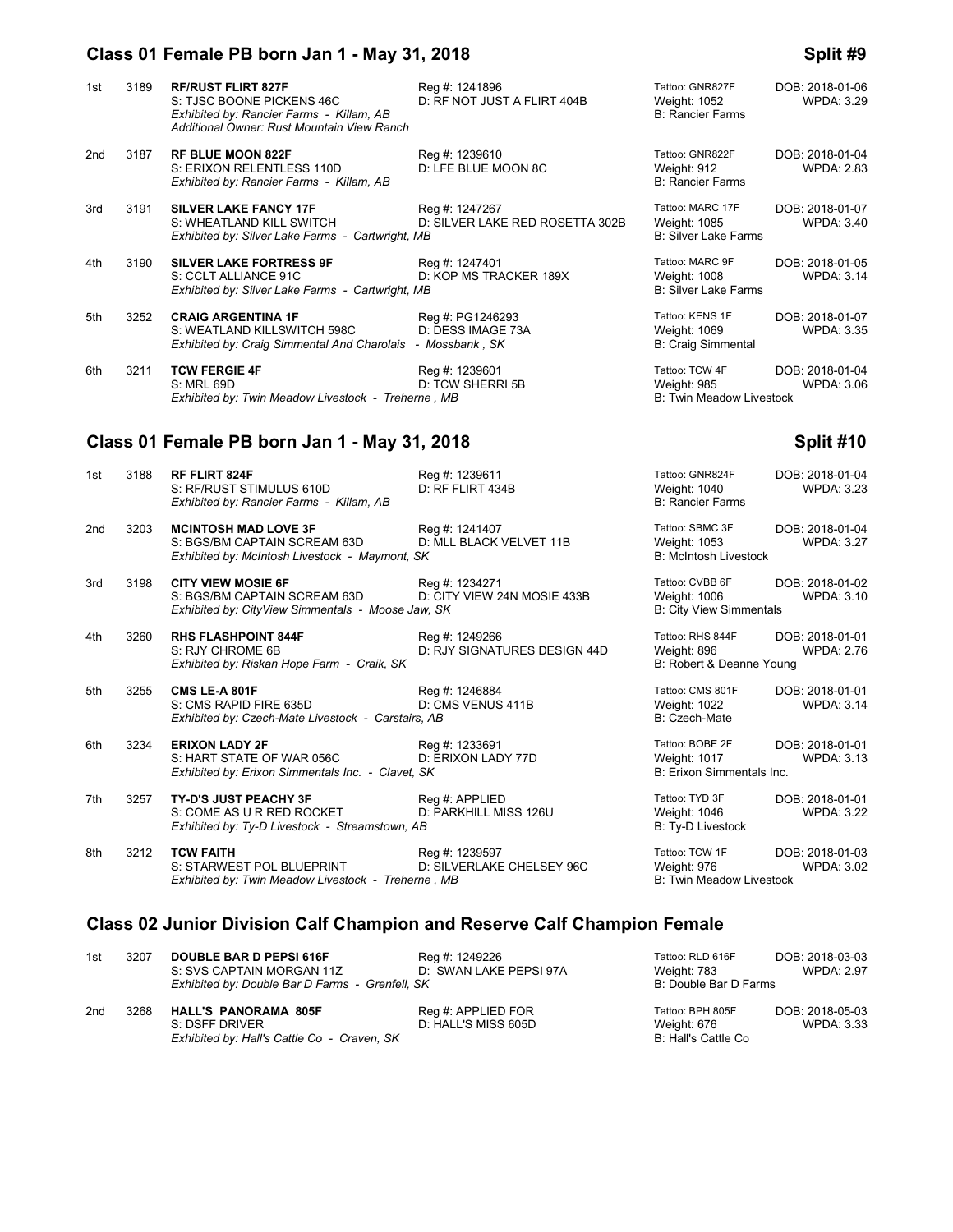## **Class 03 Intermediate Division Calf Champion and Reserve Calf Champion Female**

| 1st | 3219 | <b>NEW TREND FINESSE 9F</b>                         | Reg #: BPG1241140         |
|-----|------|-----------------------------------------------------|---------------------------|
|     |      | S: HARKERS ICON                                     | D: NEW TREND INNOCENCE 7B |
|     |      | Exhibited by: New Trend Cattle Co. - Strathmore, AB |                           |

| 2nd | 3221 EGC RED LASHES 23F                          | Reg #: PG1251615      | Tattoo: EGC 23F          | DOB: 2018-01-28   |
|-----|--------------------------------------------------|-----------------------|--------------------------|-------------------|
|     | S: SUNVILLE DRILLER                              | D: EGC RED LASHES 77B | Weight: 923              | <b>WPDA: 3.10</b> |
|     | Exhibited by: High Bluff Stock Farm - Inglis, MB |                       | B: High Bluff Stock Farm |                   |

## **Class 04 Senior Division Calf Champion and Reserve Calf Champion Female**

| 1st | 3245 | <b>WPT MS FIREFLY 10F</b><br>S: COME AS U R RED ROCKET<br>Exhibited by: Peters Simmentals - Perdue, SK                                           | Reg #: PG1239955<br>D: LAZY BAR B MICKEY 26Z  | Tattoo: WPT 10F<br>Weight: 1056<br><b>B: Bill Peters</b>   | DOB: 2018-01-07<br>WPDA: 3.31 |
|-----|------|--------------------------------------------------------------------------------------------------------------------------------------------------|-----------------------------------------------|------------------------------------------------------------|-------------------------------|
| 2nd | 3189 | <b>RF/RUST FLIRT 827F</b><br>S: TJSC BOONE PICKENS 46C<br>Exhibited by: Rancier Farms - Killam, AB<br>Additional Owner: Rust Mountain View Ranch | Reg #: 1241896<br>D: RF NOT JUST A FLIRT 404B | Tattoo: GNR827F<br>Weight: 1052<br><b>B: Rancier Farms</b> | DOB: 2018-01-06<br>WPDA: 3.29 |

Tattoo: NTCC 9F DOB: 2018-02-04<br>Weight: 962 WPDA: 3.31

Weight: 962 **B: New Trend Cattle Co.** 

## **Class 05 Female PB born 2017 Split #1 Split #1 Split #1**

| 1st | 3287 | <b>SVS SODA POP 788E</b><br>S: MADER WALK THIS WAY 224B<br>Exhibited by: Sunny Valley Simmentals - Hanley, SK                                                                                                             | Reg #: 1203727<br>D: CMS SODA POP 410B       | Tattoo: TLAS 788E<br>Weight: 1723<br><b>B: Sunny Valley</b>        | DOB: 2017-03-13<br><b>WPDA: 2.78</b> |
|-----|------|---------------------------------------------------------------------------------------------------------------------------------------------------------------------------------------------------------------------------|----------------------------------------------|--------------------------------------------------------------------|--------------------------------------|
| 2nd | 3273 | <b>NEW TREND ELEGANCE 10E</b><br>S: JF BACK IN BLACK 406B<br>Exhibited by: JM New Trend Cattle Co. - Strathmore, AB                                                                                                       | Reg #: BPG1205092<br>D: NEW TREND KARIZMA 5C | Tattoo: NTCC 10E<br>Weight: 1566<br>B: New Trend Cattle Co.        | DOB: 2017-03-07<br><b>WPDA: 2.51</b> |
| 3rd | 3286 | <b>SVS BLK SATIN 783E</b><br>S: MADER WALK THIS WAY 224B<br>Exhibited by: Sunny Valley Simmentals - Hanley, SK                                                                                                            | Reg #: 1203725<br>D: SVS RED SATIN 524C      | Tattoo: TLAS 783E<br><b>Weight: 1614</b><br><b>B: Sunny Valley</b> | DOB: 2017-02-23<br><b>WPDA: 2.53</b> |
| 4th | 3291 | <b>WHEATLAND LADY 7113E</b><br>S: PROFIT<br>Exhibited by: Wheatland Cattle Co. - Bienfait, SK<br>Additional Owner: Michelson Land and Cattle<br>Additional Owner: Amelia Miller<br><b>Additional Owner: Shayne Meyers</b> | Reg #: 1222128<br>D: TNGL EMERALD C851       | Tattoo: LER 7113E<br>Weight: 1490<br>B: Wheatland Cattle Co.       | DOB: 2017-02-26<br><b>WPDA: 2.35</b> |

| 5th | 3285 | <b>TCCO KOKO 727E</b>                        | Reg #: 1214177        | Tattoo: TCCO 727E   | DOB: 2017-03-03   |
|-----|------|----------------------------------------------|-----------------------|---------------------|-------------------|
|     |      | S: R PLUS BIG LEAGUE                         | D: TCCO BLACK KOKO 2X | Weight: 1461        | <b>WPDA: 2.32</b> |
|     |      | Exhibited by: Tableland Cattle - Estevan, SK |                       | B: Tableland Cattle |                   |
|     |      | Additional Owner: R Plus Simmentals          |                       |                     |                   |

### **Class 05 Female PB born 2017 Split #2 Split #2**

| 1st | 3276 | <b>BBB CHERRY BOMB 2E</b><br>S: WHEATLAND BULL 541C<br>Exhibited by: Whelan Farms - Grandora, SK              | Reg #: PG12066807<br>D: WPT MS SWEET REVENGE | Tattoo: BBB 2E<br>Weight: 1543<br>B: Brynn Whelan                     | DOB: 2017-02-17<br><b>WPDA: 2.40</b> |
|-----|------|---------------------------------------------------------------------------------------------------------------|----------------------------------------------|-----------------------------------------------------------------------|--------------------------------------|
| 2nd | 3274 | <b>RJY FIRST DATE 68E</b><br>S: CHUBS SRIRACHA 7B<br>Exhibited by: High Country Cattle Services - Breton, AB  | Reg #: 1205000<br>D: RJY FIRST DATE 6C       | Tattoo: RJY 68E<br>Weight: 1654<br>B: Robert & Deanne Young           | DOB: 2017-02-17<br><b>WPDA: 2.57</b> |
| 3rd | 3288 | <b>CITY VIEW MISS 70E</b><br>S: BLACKGOLD MIND GAME 129C<br>Exhibited by: CityView Simmentals - Moose Jaw, SK | Reg #: 1209395<br>D: PRAIRIE WIND MISS 10A   | Tattoo: CVBB 70E<br>Weight: 1513<br><b>B: City View Simmentals</b>    | DOB: 2017-02-01<br><b>WPDA: 2.30</b> |
| 4th | 3283 | <b>WRS EASY LOVE E736</b><br>S: WS PILGRIM<br>Exhibited by: Black Gold Simmental - Lloydminster, SK           | Reg #: 1236606<br>D: WAGR PRECIOUS 202Z      | Tattoo: CLNO 736E<br>Weight: 1449<br><b>B: Windy Ridge Simmentals</b> | DOB: 2017-02-02<br><b>WPDA: 2.20</b> |
| 5th | 3296 | <b>KWA MS RIDDLER 178E</b><br>S: LFE RIDDLER 323B<br>Exhibited by: Ashworth Farm & Ranch Ltd. - Oungre, SK    | Reg #: 1251538<br>D: KWA MS INTEGRITY 12A    | Tattoo: KWA 178E<br>Weight: 1558<br>B: Ashworth Farm & Ranch Ltd.     | DOB: 2017-02-02<br><b>WPDA: 2.37</b> |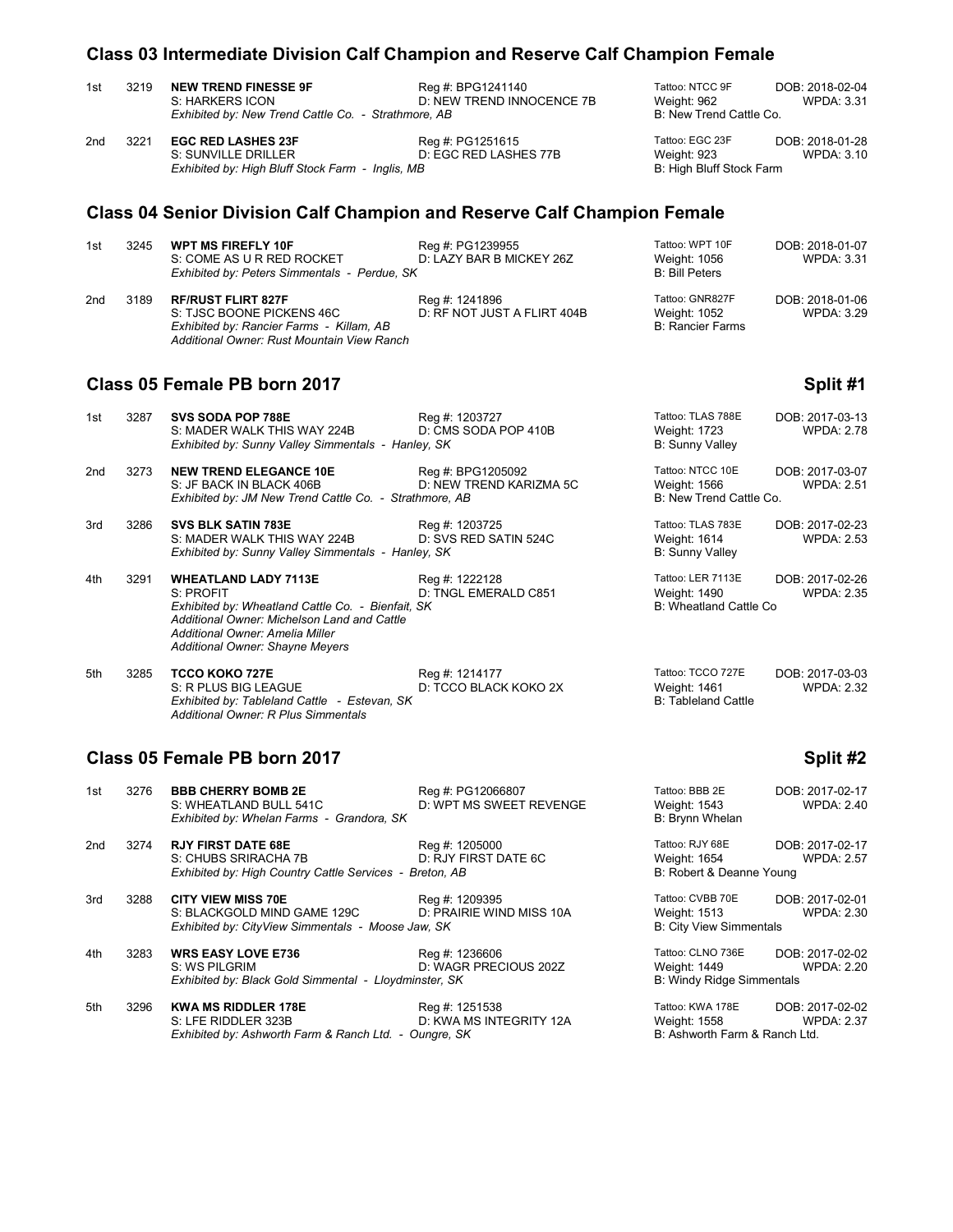### **Class 05 Female PB born 2017 Split #3 Split #3 Split #3**

|     |      | 00 . 0a. 0 . <del>0</del> . 00.                                                                                                                                           |                                                 |                                                                                              | -port 20                             |
|-----|------|---------------------------------------------------------------------------------------------------------------------------------------------------------------------------|-------------------------------------------------|----------------------------------------------------------------------------------------------|--------------------------------------|
| 1st | 3297 | <b>RJY POCAHONTAS 41E</b><br>S: KOP SPARTAN 113A<br>Exhibited by: Northern Light Simmentals - Rossburn, MB                                                                | Reg #: 1204957<br>D: RJY POCAHONTAS 19Z         | Tattoo: RJY 41E<br>Weight: 1523<br>B: Northern Light Simmentals                              | DOB: 2017-01-22<br><b>WPDA: 2.28</b> |
| 2nd | 3289 | <b>CITY VIEW KORA 41E</b><br>S: BOUNDARY STUBBY 129A<br>Exhibited by: CityView Simmentals - Moose Jaw, SK                                                                 | Reg #: 1209372<br>D: CITY VIEW 34Y KORA 336A    | Tattoo: CVBB 41E<br>Weight: 1445<br><b>B: City View Simmentals</b>                           | DOB: 2017-01-18<br><b>WPDA: 2.15</b> |
| 3rd | 3275 | <b>S C EMERALD 703E</b><br>S: W/C BULLSEYE<br>Exhibited by: Serhienko Cattle Co. - Maymont, SK                                                                            | Reg #: 1244708<br>D: TNGL EMERALD C851          | Tattoo: SER 703E<br><b>Weight: 1480</b><br>B: Serhienko Cattle Co / Michelson /<br>Wheatland | DOB: 2017-01-24<br><b>WPDA: 2.22</b> |
|     |      | Additional Owner: Dudgeon Land & Livestock                                                                                                                                |                                                 |                                                                                              |                                      |
| 4th | 3277 | <b>RLC HUMMERS LADY 705E</b><br>S: WHEATLAND BULL 468P<br>Exhibited by: Ridgeline Cattle Co - Parry, SK                                                                   | Reg #: 1244839<br>D: RLC TAILGATING LADY 510C   | Tattoo: RLC 705E<br>Weight: 1568<br>B: Ridgeline Cattle Co                                   | DOB: 2017-01-22<br><b>WPDA: 2.34</b> |
| 5th | 3280 | <b>SPRINGCREEK SUE 81E</b><br>S: SPRINGCREEK SPARK PLUG<br>Exhibited by: Pheasantdale Cattle Company Ltd. - Balcarres, SK                                                 | Reg #: PG1193218<br>D: BLACKSAND SUE 21A        | Tattoo: MBJ 81E<br>Weight: 1610<br>B: Brian J. McCarthy                                      | DOB: 2017-01-18<br><b>WPDA: 2.39</b> |
| 6th | 3290 | <b>OVHF MISS CANDACE 54E</b><br>S: HARVIE RED SUMMIT 54B<br>Exhibited by: Dunluce Farms - Tisdale, SK                                                                     | Reg #: PG1196072<br>D: MAJESTIC MISS CANDACE 5Z | Tattoo: JILL 54E<br>Weight: 1558<br>B: Tinley Harvie                                         | DOB: 2017-01-17<br><b>WPDA: 2.31</b> |
|     |      | Class 05 Female PB born 2017                                                                                                                                              |                                                 |                                                                                              | Split #4                             |
| 1st | 3294 | <b>DOUBLE BAR D PEPSI 402E</b><br>S: KWA LAW MAKER 59C<br>Exhibited by: Ashworth Farm & Ranch Ltd. - Oungre, SK                                                           | Reg #: 1206671<br>D: SWAN LAKE PEPSI 97A        | Tattoo: RLD 402E<br>Weight: 1720<br>B: Double Bar D Farms                                    | DOB: 2017-01-06<br><b>WPDA: 2.51</b> |
| 2nd | 3298 | <b>RF DRAMA QUEEN 744E</b><br>S: RF MERCHANT<br>Exhibited by: Ty-D Livestock - Streamstown, AB<br>Additional Owner: JK Bar Cattle<br><b>Additional Owner: NJAA Cattle</b> | Reg #: 1211533<br>D: NCD MS FULL DREAM 50A      | Tattoo: GNR 744E<br>Weight: 1580<br><b>B: Rancier Farms</b>                                  | DOB: 2017-01-12<br><b>WPDA: 2.33</b> |
| 3rd | 3271 | WPT MS EBONY ROSE 19E<br>S: WHEATLAND KILL SWITCH<br>Exhibited by: Peters Simmentals - Perdue, SK                                                                         | Reg #: PG1198444<br>D: LAZY BAR B MICKEY 26Z    | Tattoo: WPT 19E<br><b>Weight: 1500</b><br><b>B: Bill Peters</b>                              | DOB: 2017-01-14<br><b>WPDA: 2.22</b> |
| 4th | 3292 | <b>HTH HONEY DEW 18E</b><br>S: LFE THE RIDDLER 323B<br>Exhibited by: Hilltop Holdings - Radville, SK                                                                      | Reg #: 1213607<br>D: HTH HONEY DEW 25B          | Tattoo: HTH 18E<br>Weight: 1595<br><b>B: Hilltop Holdings</b>                                | DOB: 2017-01-11<br><b>WPDA: 2.35</b> |
| 5th | 3293 | <b>SUN RISE CAMILLE 5E</b><br>S: SUN RISE CAPTAIN BLAZE 5C<br>Exhibited by: Hilltop Holdings - Radville, SK                                                               | Reg #: 1192565<br>D: SWAN LAKE CAMILLE 35C      | Tattoo: JTC 5E<br><b>Weight: 1480</b><br><b>B: Sun Rise Simmentals</b>                       | DOB: 2017-01-09<br><b>WPDA: 2.17</b> |

 3295 **KWA MS AUTHORITY 43E** Reg #: 1251539 Tattoo: KWA 43E DOB: 2017-01-15 S: CDI AUTHORITY 77X D: KWA MS ROCK 33X Weight: 1508 WPDA: 2.23 **EXAM ANS AUTHORITY 43E**<br>
Exhibited by: Ashworth Farm & Ranch Ltd. - Oungre, SK<br>
Exhibited by: Ashworth Farm & Ranch Ltd. - Oungre, SK<br>
Exhibited by: Ashworth Farm & Ranch Ltd. - Oungre, SK

## **Class 06 Junior Champion and Reserve Junior Champion Female**

*Additional Owner: Kim Anwender*

| 1st | 3287 | <b>SVS SODA POP 788E</b><br>S: MADER WALK THIS WAY 224B<br>Exhibited by: Sunny Valley Simmentals - Hanley, SK | Reg #: 1203727<br>D: CMS SODA POP 410B  | Tattoo: TLAS 788E<br>Weight: 1723<br><b>B: Sunny Valley</b>            | DOB: 2017-03-13<br>WPDA: 2.78 |
|-----|------|---------------------------------------------------------------------------------------------------------------|-----------------------------------------|------------------------------------------------------------------------|-------------------------------|
| 2nd | 3297 | <b>RJY POCAHONTAS 41E</b><br>S: KOP SPARTAN 113A<br>Exhibited by: Northern Light Simmentals - Rossburn, MB    | Reg #: 1204957<br>D: RJY POCAHONTAS 19Z | Tattoo: RJY 41E<br>Weight: 1523<br><b>B: Northern Light Simmentals</b> | DOB: 2017-01-22<br>WPDA: 2.28 |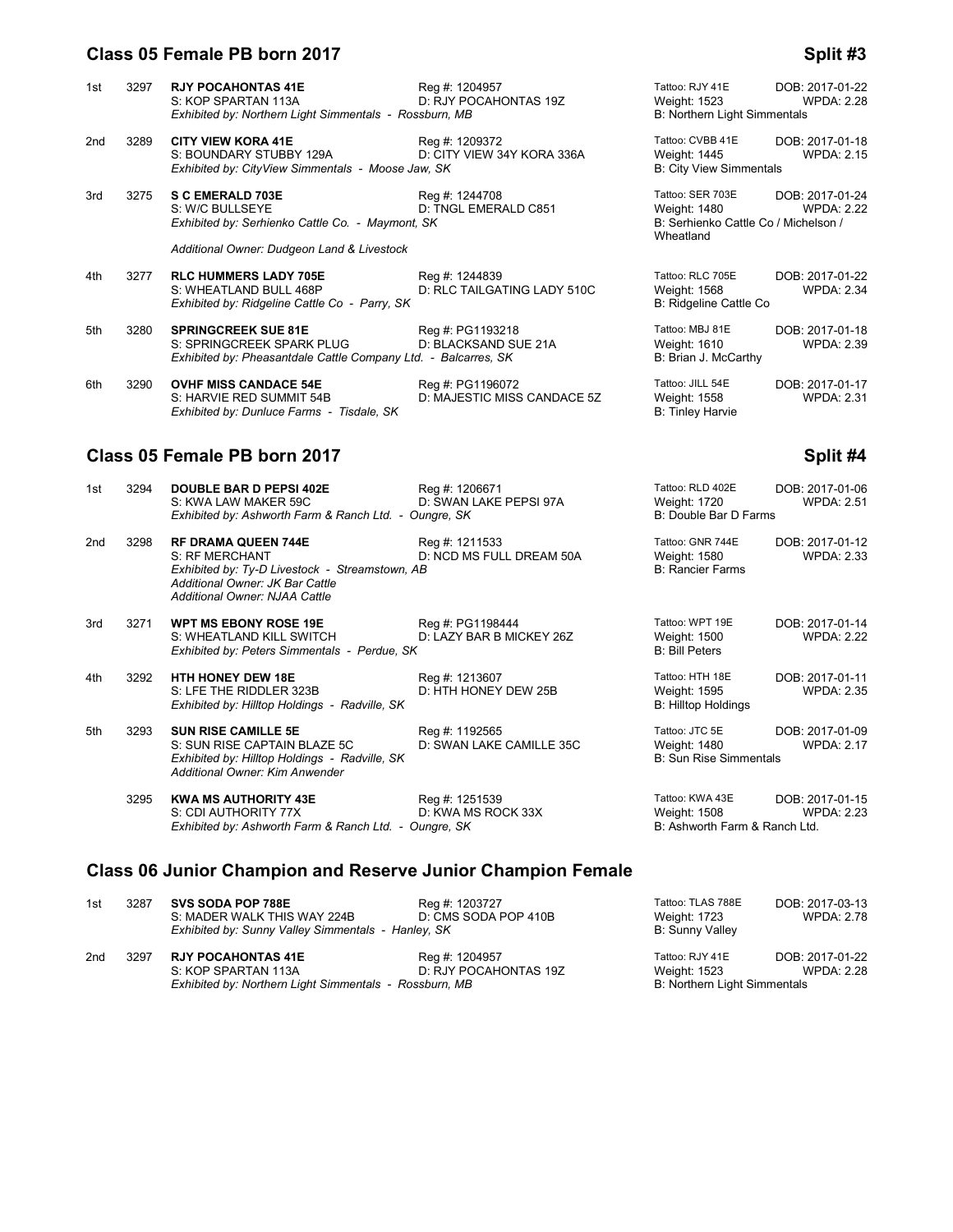### **Class 08 Female PB (with 2018 tattooed calf) born Jan 1- Jun 30, 2016 Split #1**

| 1st | 3303 | <b>BOSS LAKE MS. ELLE 638D</b><br>S: NCB COBRA 47Y                                                                                                                                      | Reg #: 1178305<br>D: CAJS ELEGANT GORCE W24 | Tattoo: SBP 638D<br>Weight: 1636<br><b>B: Boss Lake Genetics</b>          | DOB: 2016-04-13<br><b>WPDA: 1.72</b> |
|-----|------|-----------------------------------------------------------------------------------------------------------------------------------------------------------------------------------------|---------------------------------------------|---------------------------------------------------------------------------|--------------------------------------|
|     |      | Calf at Side: BOSS LAKE MS. ELLE 849F<br>S: WLE UNO MAS X549<br>Exhibited by: Boss Lake Genetics - Parkland County, AB                                                                  | Reg #:1247418<br>Sex: Female                | Tattoo: SBP 849F<br>Weight: 889<br><b>B: Boss Lake Genetics</b>           | DOB: 2018-02-26<br><b>WPDA: 3.30</b> |
| 2nd | 3300 | <b>IRCC DARLIN' 613D</b><br>S: MR HOC BROKER                                                                                                                                            | Reg #: 1175887<br>D: DESTINY ODIN SHEA      | Tattoo: TOPS 613D<br>Weight: 1830<br>B: Indian River Cattle Company       | DOB: 2016-01-16<br><b>WPDA: 1.76</b> |
|     |      | Calf at Side: IRCC KT FLIRTIN' 813F<br>S: WFL ABSOLUTE 51Y<br>Exhibited by: Katie Elmhirst - Indian River, ON<br>Additional Owner: Erixon Simmentals<br>Additional Owner: Mader Ranches | Reg #:1238118<br>Sex: Female                | Tattoo: ELMH 813F<br><b>Weight: 935</b><br>B: Indian River Cattle Company | DOB: 2018-01-06<br><b>WPDA: 2.92</b> |
| 3rd | 3304 | <b>MCINTOSH LILY 21D</b><br>S: NCB COBRA 47Y                                                                                                                                            | Reg #: 1172545<br>D: MCINTOSH LYLA 27B      | Tattoo: SBMC 21D<br>Weight: 1693<br><b>B: McIntosh Livestock</b>          | DOB: 2016-01-23<br><b>WPDA: 1.64</b> |
|     |      | <b>Calf at Side: MCINTOSH BONDSMAN 29F</b><br>S: WLB BOUNTY HUNTER 365C<br>Exhibited by: McIntosh Livestock - Maymont, SK                                                               | Reg #:1243085<br>Sex: Male                  | Tattoo: SBMC 29F<br>Weight: 1,210<br><b>B: McIntosh Livestock</b>         | DOB: 2018-01-16<br><b>WPDA: 3.90</b> |
| 4th | 3302 | <b>SLY SWEET REVENGE 45D</b><br>S: KOP SPARTAN 113A                                                                                                                                     | Reg #: 1163144<br>D: SLY SWEETTHING 12X     | Tattoo: SLY 45D<br>Weight: 1650<br>B: Highwood Land & Cattle              | DOB: 2016-01-21<br><b>WPDA: 1.59</b> |
|     |      | Calf at Side: RJY RENAGADE 20F<br>S: KUNTZ SHERIFF 8A<br>Exhibited by: High Country Cattle Services - Breton, AB<br>Additional Owner: Green Valley Ranch                                | Reg #:1247681<br>Sex: Male                  | Tattoo: RJY 20F<br>Weight: 1,132<br>B: Highwood Land & Cattle             | DOB: 2018-01-10<br><b>WPDA: 3.58</b> |

## **Class 09 Champion 2-year-old and Reserve Champion 2-year-old Female**

| 1st | 3303 | <b>BOSS LAKE MS. ELLE 638D</b><br>S: NCB COBRA 47Y                                                                                                                                             | Reg #: 1178305<br>D: CAJS ELEGANT GORCE W24 | Tattoo: SBP 638D<br>Weight: 1636<br><b>B: Boss Lake Genetics</b>    | DOB: 2016-04-13<br><b>WPDA: 1.72</b> |
|-----|------|------------------------------------------------------------------------------------------------------------------------------------------------------------------------------------------------|---------------------------------------------|---------------------------------------------------------------------|--------------------------------------|
|     |      | Calf at Side: BOSS LAKE MS. ELLE 849F<br>S: WLE UNO MAS X549<br>Exhibited by: Boss Lake Genetics - Parkland County, AB                                                                         | Reg #:1247418<br>Sex: Female                | Tattoo: SBP 849F<br>Weight: 889<br><b>B: Boss Lake Genetics</b>     | DOB: 2018-02-26<br>WPDA: 3.30        |
| 2nd | 3300 | <b>IRCC DARLIN' 613D</b><br>S: MR HOC BROKER                                                                                                                                                   | Reg #: 1175887<br>D: DESTINY ODIN SHEA      | Tattoo: TOPS 613D<br>Weight: 1830<br>B: Indian River Cattle Company | DOB: 2016-01-16<br>WPDA: 1.76        |
|     |      | Calf at Side: IRCC KT FLIRTIN' 813F<br>S: WFL ABSOLUTE 51Y<br>Exhibited by: Katie Elmhirst - Indian River, ON<br><b>Additional Owner: Erixon Simmentals</b><br>Additional Owner: Mader Ranches | Reg #:1238118<br>Sex: Female                | Tattoo: ELMH 813F<br>Weight: 935<br>B: Indian River Cattle Company  | DOB: 2018-01-06<br><b>WPDA: 2.92</b> |
|     |      | Class 10 Female PB (with 2018 tattooed calf) born 2015 or earlier                                                                                                                              |                                             |                                                                     | Split #1                             |
| 1st | 3310 | <b>WHEATLAND LADY 3111A</b><br>S: WHEATLAND RED EARTH 74X                                                                                                                                      | Reg #: 1165009<br>D: WHEATLAND LADY 642S    | Tattoo: LER 3111A<br>Weight: 2089<br>B: Wheatland Cattle Co         | DOB: 2013-04-02<br>WPDA: 1.01        |
|     |      | Calf at Side: WHEATLAND LADY 8113F                                                                                                                                                             | Reg #:1251793                               | Tattoo: LER 8113F                                                   | DOB: 2018-03-03                      |

|      |                                                              |                            | B: Wheatland Cattle Co.                                                                                                                                         |                   |
|------|--------------------------------------------------------------|----------------------------|-----------------------------------------------------------------------------------------------------------------------------------------------------------------|-------------------|
|      | Calf at Side: WHEATLAND LADY 8113F                           | Reg #:1251793              | Tattoo: LER 8113F                                                                                                                                               | DOB: 2018-03-03   |
|      | S: WHEATLAND BENTLEY 630D                                    | Sex: Female                | Weight: 981                                                                                                                                                     | <b>WPDA: 3.72</b> |
|      | Additional Owner: Michelson Land and Cattle                  |                            | B: Wheatland Cattle Co.                                                                                                                                         |                   |
| 3306 | <b>CMS SODA POP 425B</b>                                     | Reg #: 1121295             | Tattoo: CMS 425B                                                                                                                                                | DOB: 2014-01-25   |
|      | S: DRAKE POKER FACE 2X                                       | D: HPF CREAM SODA Y010     | Weight: 2012                                                                                                                                                    | <b>WPDA: 1.14</b> |
|      |                                                              |                            | B: Czech-Mate Livestock                                                                                                                                         |                   |
|      | <b>Calf at Side: BLACK GOLD CAPTAIN</b><br><b>SCREAM 61F</b> | Reg #:1244274              | Tattoo: CLNO 61F                                                                                                                                                | DOB: 2018-01-19   |
|      | S: BGS/BM CAPTAIN SCREAM 63D                                 | Sex: Male                  | Weight: 1,389                                                                                                                                                   | <b>WPDA: 4.52</b> |
|      |                                                              |                            | <b>B: Black Gold Simmental</b>                                                                                                                                  |                   |
| 3308 | <b>ARKACY BEVERLY</b>                                        | Reg #: 798783              | Tattoo: ARKC 3B                                                                                                                                                 | DOB: 2014-01-05   |
|      | S: JF MILESTONE 999W                                         | D: JF/WFF EBONYS JOY 1259Y | Weight: 2049                                                                                                                                                    | <b>WPDA: 1.15</b> |
|      |                                                              |                            | B: Arkacy Simmentals / Triple Rose                                                                                                                              |                   |
|      |                                                              |                            | Simmentals                                                                                                                                                      |                   |
|      | Calf at Side: SCOTT MISS FELICITY 6F                         | Reg #:1240783              | Tattoo: DS 6F                                                                                                                                                   | DOB: 2018-01-05   |
|      | S: HARKERS ICON                                              | Sex: Female                | Weight: 1,100                                                                                                                                                   | <b>WPDA: 3.43</b> |
|      |                                                              |                            | B: Arkacy Simmentals / Triple Rose                                                                                                                              |                   |
|      |                                                              |                            | Exhibited by: Wheatland Cattle Co. - Bienfait, SK<br>Exhibited by: Black Gold Simmental - Lloydminster, SK<br>Exhibited by: Scott Land & Cattle - Arrowwood, AB |                   |

| weight: 1,389<br><b>B: Black Gold Simmental</b> | WPDA: 4.52        |
|-------------------------------------------------|-------------------|
| Tattoo: ARKC 3B                                 | DOB: 2014-01-05   |
| Weight: 2049                                    | <b>WPDA: 1.15</b> |
| B: Arkacy Simmentals / Triple Rose              |                   |
| Simmentals                                      |                   |
| Tattoo: DS 6F                                   | DOB: 2018-01-05   |
| Weight: 1,100                                   | <b>WPDA: 3.43</b> |
| B: Arkacy Simmentals / Triple Rose              |                   |
| Simmentals                                      |                   |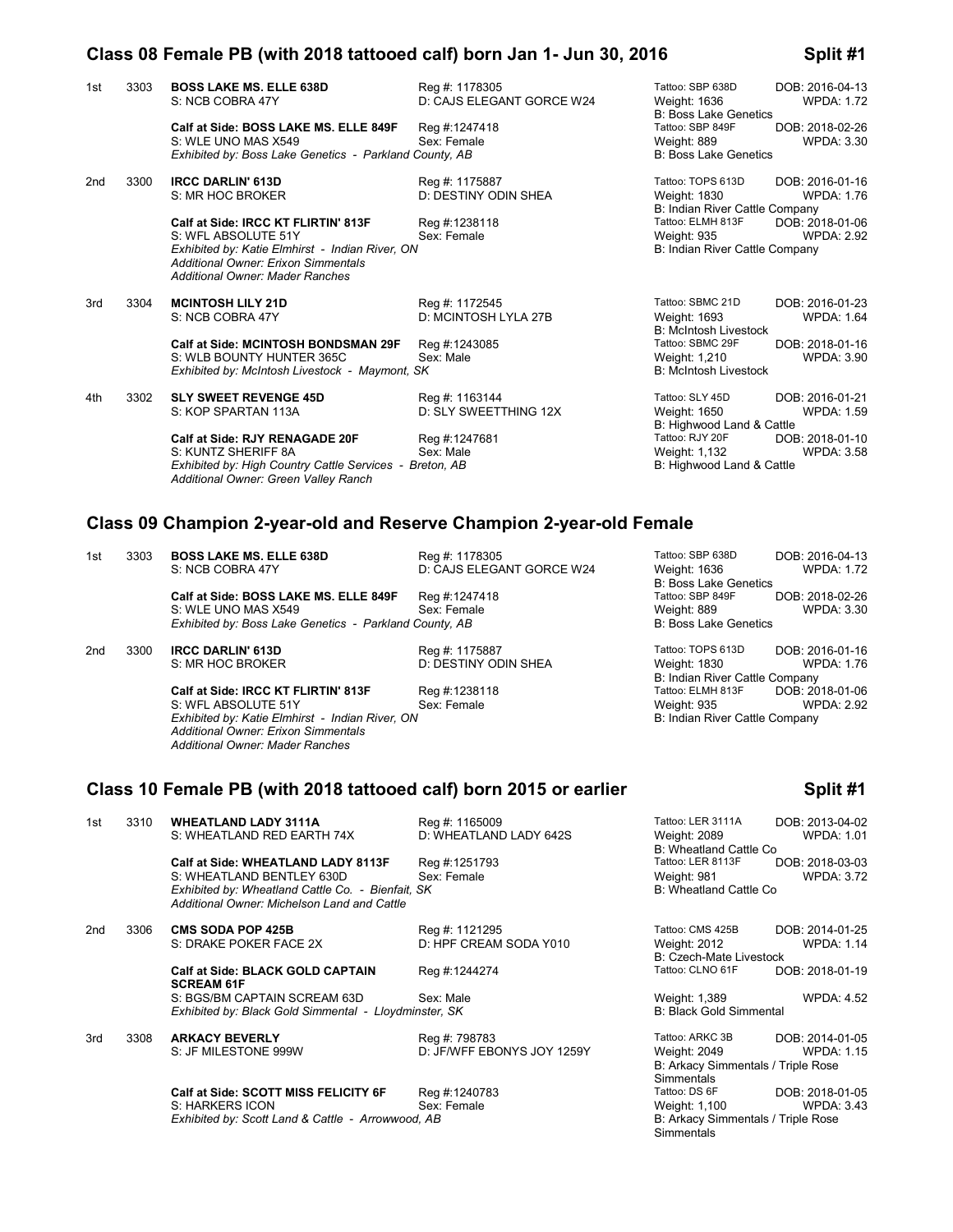| 4th | 3309 | <b>WPT MS SWEET REVENGE 19C</b><br>S: DOUBLE G TED 42Y                                                                                        | Reg #: PG1140108<br>D: ROSEMEAD RED NISKU 1Y | Tattoo: WPT 19C<br>Weight: 1790<br><b>B: Bill Peters</b>           | DOB: 2015-01-15<br><b>WPDA: 1.27</b> |
|-----|------|-----------------------------------------------------------------------------------------------------------------------------------------------|----------------------------------------------|--------------------------------------------------------------------|--------------------------------------|
|     |      | Calf at Side: BBB COLOUR ME RED 1F<br>S: WPT MR 3 DIMENSION 3D<br>Exhibited by: Whelan Farms - Grandora, SK<br>Additional Owner: Brynn Whelan | Reg #:PG1242755<br>Sex: Female               | Tattoo: BBB 1F<br><b>Weight: 955</b><br>B: Brynn Whelan            | DOB: 2018-02-02<br><b>WPDA: 3.26</b> |
| 5th | 3307 | <b>MADER OPAL 217C</b><br>S: LFE BS LEWIS 322U                                                                                                | Reg #: 1162353<br>D: CG BLACK OPAL 652S      | Tattoo: MDR 217C<br><b>Weight: 1678</b><br><b>B: Mader Ranches</b> | DOB: 2015-06-27<br><b>WPDA: 1.35</b> |
|     |      | Calf at Side: MADER OPAL 10F<br>S: MADER/CS/RUST CRUZ 3D<br>Exhibited by: Mader Ranches - Carstairs, AB                                       | Reg #:1250286<br>Sex: Female                 | Tattoo: MDR 10F<br>Weight: 1,009<br><b>B: Mader Ranches</b>        | DOB: 2018-01-04<br><b>WPDA: 3.13</b> |
| 6th | 3305 | <b>SKORS MS OLIVIA 32A</b><br>S: 3D BLK FULL THROTTLE 483X                                                                                    | Reg #: 786840<br>D: SKORS BLACK OLIVIA 109X  | Tattoo: ETZ 32A<br>Weight: 1963<br><b>B: Skor Simmentals</b>       | DOB: 2013-01-05<br><b>WPDA: 0.91</b> |
|     |      | Calf at Side: SKV FLIP FLOP 50F<br>S: RF/RUST STIMULUS 610D<br>Exhibited by: Nolara Farms - Mayerthorpe, AB                                   | Reg #:1247486<br>Sex: Female                 | Tattoo: SKV 50F<br>Weight: 948<br><b>B: Nolara Farms</b>           | DOB: 2018-01-24<br><b>WPDA: 3.14</b> |

## **Class 11 Senior Champion and Reserve Senior Champion Female**

| 1st             | 3310 | <b>WHEATLAND LADY 3111A</b>                                                                      | Reg #: 1165009         | Tattoo: LER 3111A              | DOB: 2013-04-02   |
|-----------------|------|--------------------------------------------------------------------------------------------------|------------------------|--------------------------------|-------------------|
|                 |      | S: WHEATLAND RED EARTH 74X                                                                       | D: WHEATLAND LADY 642S | Weight: 2089                   | WPDA: 1.01        |
|                 |      |                                                                                                  |                        | B: Wheatland Cattle Co.        |                   |
|                 |      | Calf at Side: WHEATLAND LADY 8113F                                                               | Reg #:1251793          | Tattoo: LER 8113F              | DOB: 2018-03-03   |
|                 |      | S: WHEATLAND BENTLEY 630D                                                                        | Sex: Female            | Weight: 981                    | <b>WPDA: 3.72</b> |
|                 |      | Exhibited by: Wheatland Cattle Co. - Bienfait, SK<br>Additional Owner: Michelson Land and Cattle |                        | B: Wheatland Cattle Co.        |                   |
| 2 <sub>nd</sub> | 3306 | <b>CMS SODA POP 425B</b>                                                                         | Reg #: 1121295         | Tattoo: CMS 425B               | DOB: 2014-01-25   |
|                 |      | S: DRAKE POKER FACE 2X                                                                           | D: HPF CREAM SODA Y010 | <b>Weight: 2012</b>            | <b>WPDA: 1.14</b> |
|                 |      |                                                                                                  |                        | B: Czech-Mate Livestock        |                   |
|                 |      | <b>Calf at Side: BLACK GOLD CAPTAIN</b><br><b>SCREAM 61F</b>                                     | Reg #:1244274          | Tattoo: CLNO 61F               | DOB: 2018-01-19   |
|                 |      | S: BGS/BM CAPTAIN SCREAM 63D                                                                     | Sex: Male              | Weight: 1,389                  | <b>WPDA: 4.52</b> |
|                 |      | Exhibited by: Black Gold Simmental - Lloydminster, SK                                            |                        | <b>B: Black Gold Simmental</b> |                   |
|                 |      |                                                                                                  |                        |                                |                   |

## **Class 12 Grand Champion and Reserve Grand Champion Female**

| 1st | 3303 | <b>BOSS LAKE MS. ELLE 638D</b>                         | Reg #: 1178305            | Tattoo: SBP 638D               | DOB: 2016-04-13   |
|-----|------|--------------------------------------------------------|---------------------------|--------------------------------|-------------------|
|     |      | S: NCB COBRA 47Y                                       | D: CAJS ELEGANT GORCE W24 | Weight: 1636                   | <b>WPDA: 1.72</b> |
|     |      |                                                        |                           | <b>B: Boss Lake Genetics</b>   |                   |
|     |      | Calf at Side: BOSS LAKE MS. ELLE 849F                  | Reg #:1247418             | Tattoo: SBP 849F               | DOB: 2018-02-26   |
|     |      | S: WLE UNO MAS X549                                    | Sex: Female               | Weight: 889                    | WPDA: 3.30        |
|     |      | Exhibited by: Boss Lake Genetics - Parkland County, AB |                           | <b>B: Boss Lake Genetics</b>   |                   |
| 2nd | 3300 | <b>IRCC DARLIN' 613D</b>                               | Reg #: 1175887            | Tattoo: TOPS 613D              | DOB: 2016-01-16   |
|     |      | S: MR HOC BROKER                                       | D: DESTINY ODIN SHEA      | Weight: 1830                   | WPDA: 1.76        |
|     |      |                                                        |                           | B: Indian River Cattle Company |                   |
|     |      |                                                        | 11.1000110                | _  _ _ <del>.</del>            |                   |

S: WFL ABSOLUTE 51Y Sex: Female Sextern Meight: 935 WPDA: 2.92<br>
Exhibited by: Katie Elmhirst - Indian River, ON Sex: Female Sextern Meight: 935 MPDA: 2.92 *Exhibited by: Katie Elmhirst - Indian River, ON* B: Indian River Cattle Company *Additional Owner: Erixon Simmentals Additional Owner: Mader Ranches*

**Calf at Side: IRCC KT FLIRTIN' 813F** Reg #:1238118 Tattoo: ELMH 813F DOB: 2018-01-06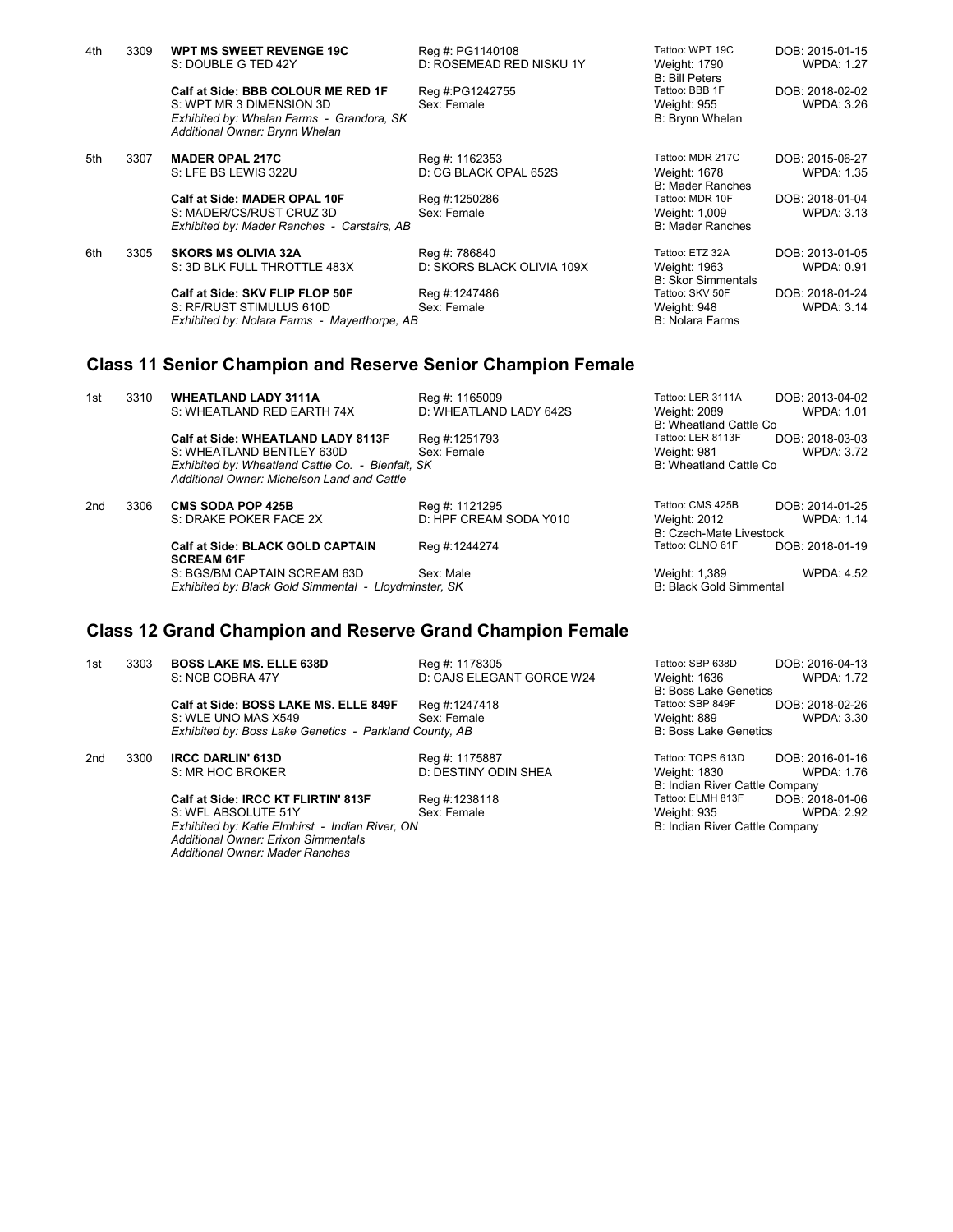#### **Class 13 Bull PB born 2018 Split #1 Split #1 Split #1 Split #1**

| 1st | 3340 | <b>WHEATLAND BULL 8120F</b>                           | Reg #: APPLIED              | Tattoo: LER 8120F              | DOB: 2018-03-13   |
|-----|------|-------------------------------------------------------|-----------------------------|--------------------------------|-------------------|
|     |      | S: CCLT ALLIANCE                                      | D: WHEATLAND LADY 511C      | Weight: 1091                   | <b>WPDA: 4.30</b> |
|     |      | Exhibited by: Wheatland Cattle Co. - Bienfait, SK     |                             | B: Wheatland Cattle Co         |                   |
| 2nd | 3335 | <b>BLACK GOLD CAPTAIN SCREAM 178F</b>                 | Reg #: 1244149              | Tattoo: CLNO 178F              | DOB: 2018-03-17   |
|     |      | S: BGS/BM CAPTAIN SCREAM 63D                          | D: CMS SODA POP 425B        | Weight: 964                    | <b>WPDA: 3.86</b> |
|     |      | Exhibited by: Black Gold Simmental - Lloydminster, SK |                             | <b>B: Black Gold Simmental</b> |                   |
| 3rd | 3341 | <b>WHEATLAND BULL 8196F</b>                           | Reg #: APPLIED              | Tattoo: LER 8196F              | DOB: 2018-04-16   |
|     |      | S: CCLT ALLIANCE                                      | D: WHEATLAND LAFY 913W      | Weight: 896                    | <b>WPDA: 4.07</b> |
|     |      | Exhibited by: Wheatland Cattle Co. - Bienfait, SK     |                             | B: Wheatland Cattle Co.        |                   |
| 4th | 3326 | <b>DOUBLE BAR D BANKROLL 635F</b>                     | Reg #: 1249222              | Tattoo: RLD 635F               | DOB: 2018-03-22   |
|     |      | S: W/C BANKROLL 811D                                  | D: DOUBLE BAR D PAYTON 425B | Weight: 918                    | <b>WPDA: 3.75</b> |
|     |      | Exhibited by: Double Bar D Farms - Grenfell, SK       |                             | B: Double Bar D Farms          |                   |

## **Class 13 Bull PB born 2018 Split #2 Split #2**

| 1st             | 3339 | <b>WHEATLAND BULL 8100F</b><br>S: CCLT ALLIANCE<br>Exhibited by: Wheatland Cattle Co. - Bienfait, SK                          | Reg #: APPLIED<br>D: WHEATLAND LADY 5191C        | Tattoo: LER 8100F<br>Weight: 1182<br>B: Wheatland Cattle Co         | DOB: 2018-02-27<br><b>WPDA: 4.41</b> |
|-----------------|------|-------------------------------------------------------------------------------------------------------------------------------|--------------------------------------------------|---------------------------------------------------------------------|--------------------------------------|
| 2 <sub>nd</sub> | 3337 | <b>BLACK GOLD CAPTAIN FLIRT 123F</b><br>S: BGS/BM CAPTAIN SCREAM 63D<br>Exhibited by: Black Gold Simmental - Lloydminster, SK | Reg #: 1246147<br>D: BLACK GOLD MS BORN TO FLIRT | Tattoo: CLNO 123F<br>Weight: 1055<br><b>B: Black Gold Simmental</b> | DOB: 2018-02-12<br><b>WPDA: 3.73</b> |
| 3rd             | 3332 | <b>KNRD MIKEN 10F</b><br>S: ERIXON WAR PAINT 42D<br>Exhibited by: Konrad Farms - Donalda, AB                                  | Reg #: 1249024<br>D: LFE RS DREAMLADY 102A       | Tattoo: KNRD 10F<br>Weight: 841<br><b>B: Konrad Farms</b>           | DOB: 2018-02-14<br><b>WPDA: 2.99</b> |
| 4th             | 3312 | <b>TCCO INFINITY WAR 820F</b><br>S: W/C LOADED UP 1119Y<br>Exhibited by: Tableland Cattle - Estevan, SK                       | Reg #: 1252209<br>D: MISS KBR AMERICANA 9127W    | Tattoo: TCCO 820F<br>Weight: 1062<br><b>B: Tableland Cattle</b>     | DOB: 2018-02-16<br><b>WPDA: 3.81</b> |
| 5th             | 3349 | <b>DFS XAVIER 7F</b><br>S: BOUNDARY ASTUTE 4C<br>Exhibited by: Dunluce Farms - Tisdale, SK                                    | Reg #: APPLIED<br>D: OUTLAW SHORT CIRCUIT 41C    | Tattoo: JHJ 7F<br>Weight: 956<br><b>B: Dunluce Farms</b>            | DOB: 2018-02-16<br><b>WPDA: 3.43</b> |
| 6th             | 3348 | <b>DFS DONEGAL 4F</b><br>S: BOUNDARY ASTUTE 4C<br>Exhibited by: Dunluce Farms - Tisdale, SK                                   | Reg #: APPLIED<br>D: OUTLAW SHORT CIRCUIT 41C    | Tattoo: JHJ 4F<br>Weight: 939<br><b>B: Dunluce Farms</b>            | DOB: 2018-02-09<br><b>WPDA: 3.28</b> |

### **Class 13 Bull PB born 2018 Split #3 Split #3**

| 1st | 3338 | <b>WHEATLAND BULL 849F</b><br>S: CCLT ALLIANCE<br>Exhibited by: Wheatland Cattle Co. - Bienfait, SK          | Reg #: APPLIED<br>D: WHEATLAND LADY 542C                    | Tattoo: LER 849F<br>Weight: 1110<br>B: Wheatland Cattle Co  | DOB: 2018-01-31<br>WPDA: 3.76        |
|-----|------|--------------------------------------------------------------------------------------------------------------|-------------------------------------------------------------|-------------------------------------------------------------|--------------------------------------|
| 2nd | 3330 | <b>DOUBLE BAR D BANKROLL 449F</b><br>S: W/C BANKROLL 811D<br>Exhibited by: Double Bar D Farms - Grenfell, SK | Reg #: APPLIED<br>D: DOUBLE BAR D SUSAN 558B                | Tattoo: RLD 449F<br>Weight: 1167<br>B: Double Bar D Farms   | DOB: 2018-01-20<br><b>WPDA: 3.81</b> |
| 3rd | 3345 | <b>MILLINGTON BLACK FLASH 7F</b><br>S: COME AR U R RED ROCKET<br>Exhibited by: Millington Ranch - Duval. SK  | Reg #: 1229593<br>D: BLACKSAND LINNETTE 934W                | Tattoo: DGS 7F<br>Weight: 1223<br>B: Come As U R Simmentals | DOB: 2018-01-28<br>WPDA: 4.10        |
| 4th | 3347 | <b>DFS RENEGADE 3F</b><br>S: WHEATLAND CIRCUIT BREAKER<br>Exhibited by: Dunluce Farms - Tisdale. SK          | Reg #: APPLIED<br>D: DFS BLACKBERRY 4C                      | Tattoo: JHJ 3F<br>Weight: 1088<br><b>B: Dunluce Farms</b>   | DOB: 2018-02-02<br><b>WPDA: 3.71</b> |
|     | 3323 | <b>RLC DETONATOR 811F</b><br>S: WHEATLAND KILL SWITCH<br>Exhibited by: Ridgeline Cattle Co - Parry, SK       | Reg #: 1232809<br>D: RLC HUSSYâ  S TEMPTRESS 1Y Weight: 971 | Tattoo: RLC 811F<br>B: Ridgeline Cattle Co                  | DOB: 2018-01-24<br><b>WPDA: 3.22</b> |

## **Class 13 Bull PB born 2018 Split #4**

| 1st | 3318 | KWA AUTHORITY 63F                                     | Reg #: 1251749            | Tattoo: KWA 63F               | DOB: 2018-01-17   |
|-----|------|-------------------------------------------------------|---------------------------|-------------------------------|-------------------|
|     |      | S: CDI AUTHORITY 77X                                  | D: KWA MS ROCK 138Z       | Weight: 1205                  | WPDA: 3.90        |
|     |      | Exhibited by: Ashworth Farm & Ranch Ltd. - Oungre, SK |                           | B: Ashworth Farm & Ranch Ltd. |                   |
| 2nd | 3355 | <b>ERIXON LAD 90F</b>                                 | Reg #: 1233665            | Tattoo: BOBE 90F              | DOB: 2018-01-15   |
|     |      | S: ERIXON WAR PAINT 42D                               | D: ERIXON LADY 65Z        | Weight: 1209                  | <b>WPDA: 3.89</b> |
|     |      | Exhibited by: Erixon Simmentals Inc. - Clavet, SK     | B: Erixon Simmentals Inc. |                               |                   |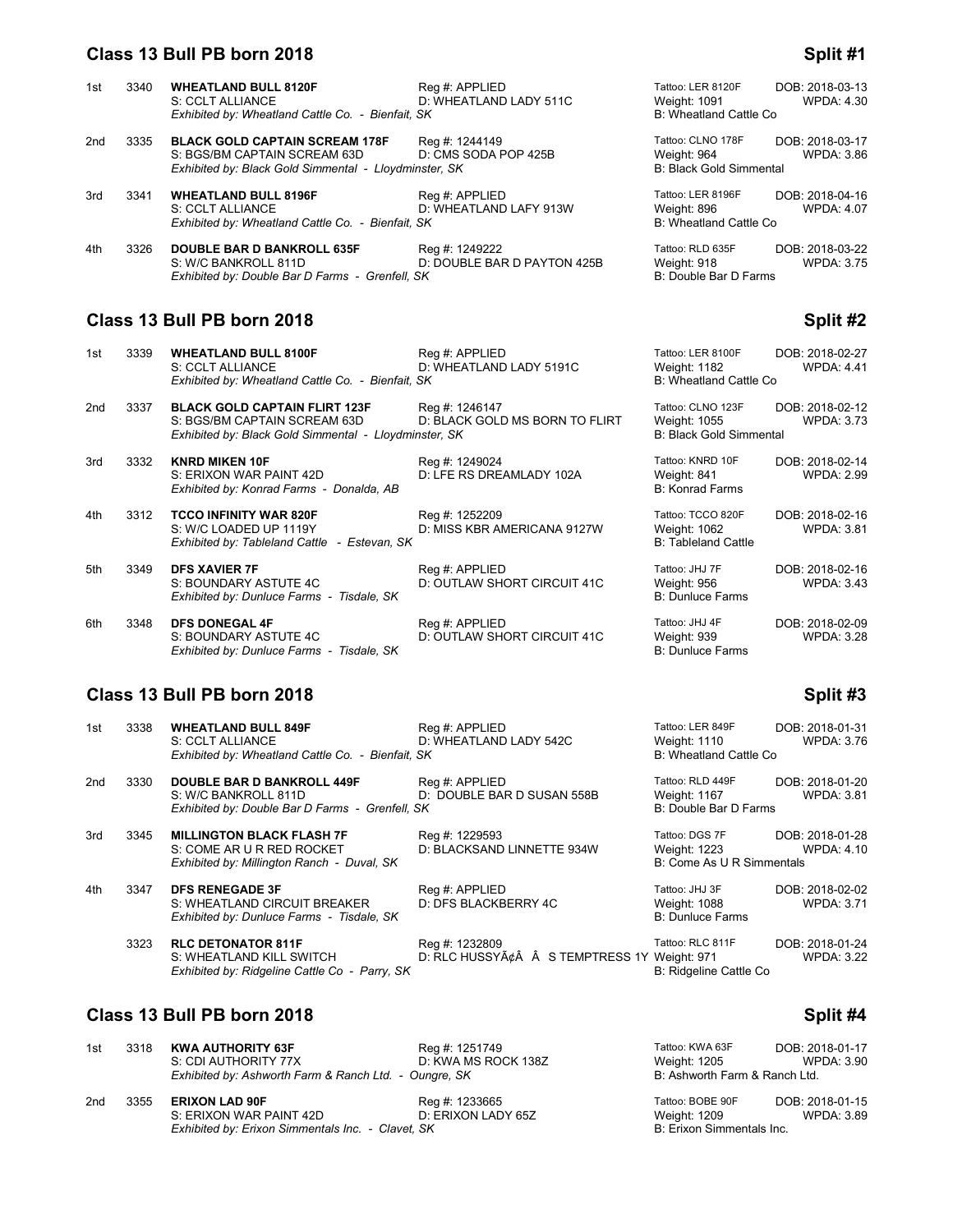| 3rd | 3317 | <b>TCW FRED 3F</b>                                             | Reg #: 1239600             | Tattoo: TCW 3F                  | DOB: 2018-01-13   |
|-----|------|----------------------------------------------------------------|----------------------------|---------------------------------|-------------------|
|     |      | S: ERXION HIGH ROLLER 143B                                     | D: WILC TASHA 9Z           | Weight: 1239                    | <b>WPDA: 3.96</b> |
|     |      | Exhibited by: Twin Meadow Livestock - Treherne, MB             |                            | <b>B: Twin Meadow Livestock</b> |                   |
| 4th | 3325 | <b>PHEASANTDALE MR FABULOUS 92F</b>                            | Reg #: 1251412             | Tattoo: PTS 92F                 | DOB: 2018-01-13   |
|     |      | S: WFL WESTCOTT 24C                                            | D: BLACKSAND FEARLESS 5A   | Weight: 1089                    | <b>WPDA: 3.48</b> |
|     |      | Exhibited by: Pheasantdale Cattle Company Ltd. - Balcarres, SK |                            | B: Pheasantdale Cattle Company  |                   |
| 5th | 3358 | <b>CITY VIEW FORTITUDE 43F</b>                                 | Reg #: 1234390             | Tattoo: CVBB 43F                | DOB: 2018-01-13   |
|     |      | S: BGS/BM CAPTAIN SCREAM 63D                                   | D: CITY VIEW 45Z MOSIE 45Z | Weight: 1178                    | <b>WPDA: 3.76</b> |
|     |      | Exhibited by: CityView Simmentals - Moose Jaw, SK              |                            | <b>B: City View Simmentals</b>  |                   |
| 6th | 3360 | <b>CRAIG HIGHSTAKES 6F</b>                                     | Reg #: SG1237824           | Tattoo: KENS 6F                 | DOB: 2018-01-19   |
|     |      | S: WS HIGHSTAKES W115                                          | D: CRAIG CLOVER            | Weight: 1020                    | <b>WPDA: 3.32</b> |
|     |      | Exhibited by: Craig Simmental And Charolais - Mossbank, SK     |                            | <b>B: Craig Simmental</b>       |                   |
|     |      |                                                                |                            |                                 |                   |

### **Class 13 Bull PB born 2018 Split #5** Split #5

1st 3334 **BLACK GOLD CAPTAIN SCREAM 34F** Reg #: 1244191<br>S: BGS/BM CAPTAIN SCREAM 63D D: MS BGS WEARIN RED 43Y S: BGS/BM CAPTAIN SCREAM 63D *Exhibited by: Black Gold Simmental - Lloydminster, SK* 

2nd 3357 **ERIXON LAD 26F** Reg #: 1233937<br>S: ERIXON WAR PAINT 42D D: ERIXON LADY 41C S: ERIXON WAR PAINT 42D *Exhibited by: Erixon Simmentals Inc. - Clavet, SK* 

3rd 3327 **DOUBLE BAR D BANKROLL 421F** Reg #: APPLIED S: W/C BANKROLL 811D D: DOUBLE BAF D: DOUBLE BAR D SAVVY 2020A *Exhibited by: Double Bar D Farms - Grenfell, SK* 

**RLC COBRA VISION 805F** Reg #: 1232797<br>S: NCB COBRA 47Y D: RIDGELINE F D: RIDGELINE HUSTLERS VISION *Exhibited by: Ridgeline Cattle Co - Parry, SK* 

3331 **DOUBLE BAR D BANKROLL 408F** Reg #: APPLIED S: W/C BANKROLL 811D D: DOUBLE BAR D: DOUBLE BAR D SAVVY 2020A *Exhibited by: Double Bar D Farms - Grenfell, SK* 

3344 **SKV FAHRENHEIT 6F** Reg #: 1247100 Tattoo: SKV 6F DOB: 2018-01-06<br>S: SVF/NJC BUILT RIGHT N48 D: SKORS MS OLIVIA 32A Weight: 1140 WPDA: 3.56 S: SVF/NJC BUILT RIGHT N48 D: SKORS MS OLIVIA 32A Weight: 1140<br>Exhibited by: Nolara Farms - Mayerthorpe, AB *Exhibited by: Nolara Farms - Mayerthorpe, AB* 

### **Class 13 Bull PB born 2018 Split #6 Split #6 Split #6 Split #6 Split #6 Split #6**

*Additional Owner: Donovandale Farms*

| Tattoo: CLNO 34F<br>Weight: 1153<br><b>B: Black Gold Simmental</b> | DOB: 2018-01-12<br><b>WPDA: 3.67</b> |
|--------------------------------------------------------------------|--------------------------------------|
| Tattoo: BOBE 26F<br>Weight: 1188<br>B: Erixon Simmentals Inc.      | DOB: 2018-01-07<br><b>WPDA: 3.72</b> |
| Tattoo: RLD 421F<br>Weight: 1202<br><b>B: Double Bar D Farms</b>   | DOB: 2018-01-12<br><b>WPDA: 3.83</b> |
| Tattoo: RLC 805F<br>Weight: 1048<br>B: Ridgeline Cattle Co         | DOB: 2018-01-11<br><b>WPDA: 3.33</b> |
| Tattoo: RLD 408F<br>Weight: 1111<br><b>B: Double Bar D Farms</b>   | DOB: 2018-01-08<br><b>WPDA: 3.49</b> |

| 1st | 3319 | SVS BETTS 808F<br>S: BGS/BM CAPTAIN SCREAM 63D<br>Exhibited by: Sunny Valley Simmentals - Hanley, SK                | Reg #: 1235797<br>D: WFL RED SAGE 506C       | Tattoo: TLAS 808F<br>Weight: 1254<br>B: Sunny Valley / Deeg Simmentals /<br><b>Bohrson Marketing</b> | DOB: 2018-01-04<br><b>WPDA: 3.89</b> |
|-----|------|---------------------------------------------------------------------------------------------------------------------|----------------------------------------------|------------------------------------------------------------------------------------------------------|--------------------------------------|
| 2nd | 3354 | <b>SMV MR FREIGHTLINER 2F</b><br>S: XS ATOMIC LOAD 3A<br>Exhibited by: Peters Simmentals - Perdue, SK               | Reg #: BPG1239963<br>D: SMV MS AMERETTO 28A  | Tattoo: SMV 2F<br>Weight: 1256<br><b>B: Virginia Peters</b>                                          | DOB: 2018-01-02<br><b>WPDA: 3.88</b> |
| 3rd | 3315 | <b>SILVER LAKE FREIGHTLINER 13F</b><br>S: SPRINGCREEK LINER 56U<br>Exhibited by: Silver Lake Farms - Cartwright, MB | Reg #: 1247266<br>D: SPRINGCREEK JOY 163Y    | Tattoo: MARC 13F<br>Weight: 1287<br>B: Brian J McCarthy                                              | DOB: 2018-01-06<br><b>WPDA: 4.02</b> |
| 4th | 3350 | <b>SWAN LAKE RIDDLER 1F</b><br>S: LFE THE RIDDLER 323B<br>Exhibited by: Swan Lake Farms Ltd. - Stoughton, SK        | Reg #: 1232389<br>D: LFE BS HEAVEN SENT 89A  | Tattoo: JVB 1F<br>Weight: 1289<br>B: Swan Lake Farms Ltd.                                            | DOB: 2018-01-01<br><b>WPDA: 3.97</b> |
| 5th | 3359 | <b>CITY VIEW THE FLASH 3F</b><br>S: BGS/BM CAPTAIN SCREAM 63D<br>Exhibited by: CityView Simmentals - Moose Jaw, SK  | Reg #: 1234262<br>D: CITY VIEW WHIRLWIND 21W | Tattoo: CVBB 3F<br>Weight: 1262<br><b>B: City View Simmentals</b>                                    | DOB: 2018-01-02<br><b>WPDA: 3.90</b> |
| 6th | 3320 | <b>DONO JSTR FREE WHEELIN</b><br>S: W/C WIDE TRACK 694Y<br>Exhibited by: J-Star Livestock - Beachburg, ON           | Reg #: 1239106<br>D: DONOVANDALE CAREFREE    | Tattoo: DONO 4F<br>Weight: 1182<br>B: J-Star Livestock / Donovandale<br>Farms                        | DOB: 2018-01-02<br><b>WPDA: 3.65</b> |
|     |      | Additional Owner: Departmentale Forme                                                                               |                                              |                                                                                                      |                                      |

### **Class 14 Junior Division Calf Champion and Reserve Calf Champion Bull**

| 1st | 3340 | <b>WHEATLAND BULL 8120F</b>                       | Reg #: APPLIED         | Tattoo: LER 8120F      | DOB: 2018-03-13   |
|-----|------|---------------------------------------------------|------------------------|------------------------|-------------------|
|     |      | S: CCLT ALLIANCE                                  | D: WHEATLAND LADY 511C | Weight: 1091           | <b>WPDA: 4.30</b> |
|     |      | Exhibited by: Wheatland Cattle Co. - Bienfait, SK |                        | B: Wheatland Cattle Co |                   |
|     |      |                                                   |                        |                        |                   |

1sttoo: LER 8120F DOB: 2018-03-13<br>1st 304 Weight: 1091 WPDA: 4.30 **B: Wheatland Cattle Co.** 

| 2nd | 3335 BLACK GOLD CAPTAIN SCREAM 178F | Reg #: 1244149       | Tattoo: CLNO 178F | DOB: 2018-03-17   |
|-----|-------------------------------------|----------------------|-------------------|-------------------|
|     | S: BGS/BM CAPTAIN SCREAM 63D        | D: CMS SODA POP 425B | Weight: 964       | <b>WPDA: 3.86</b> |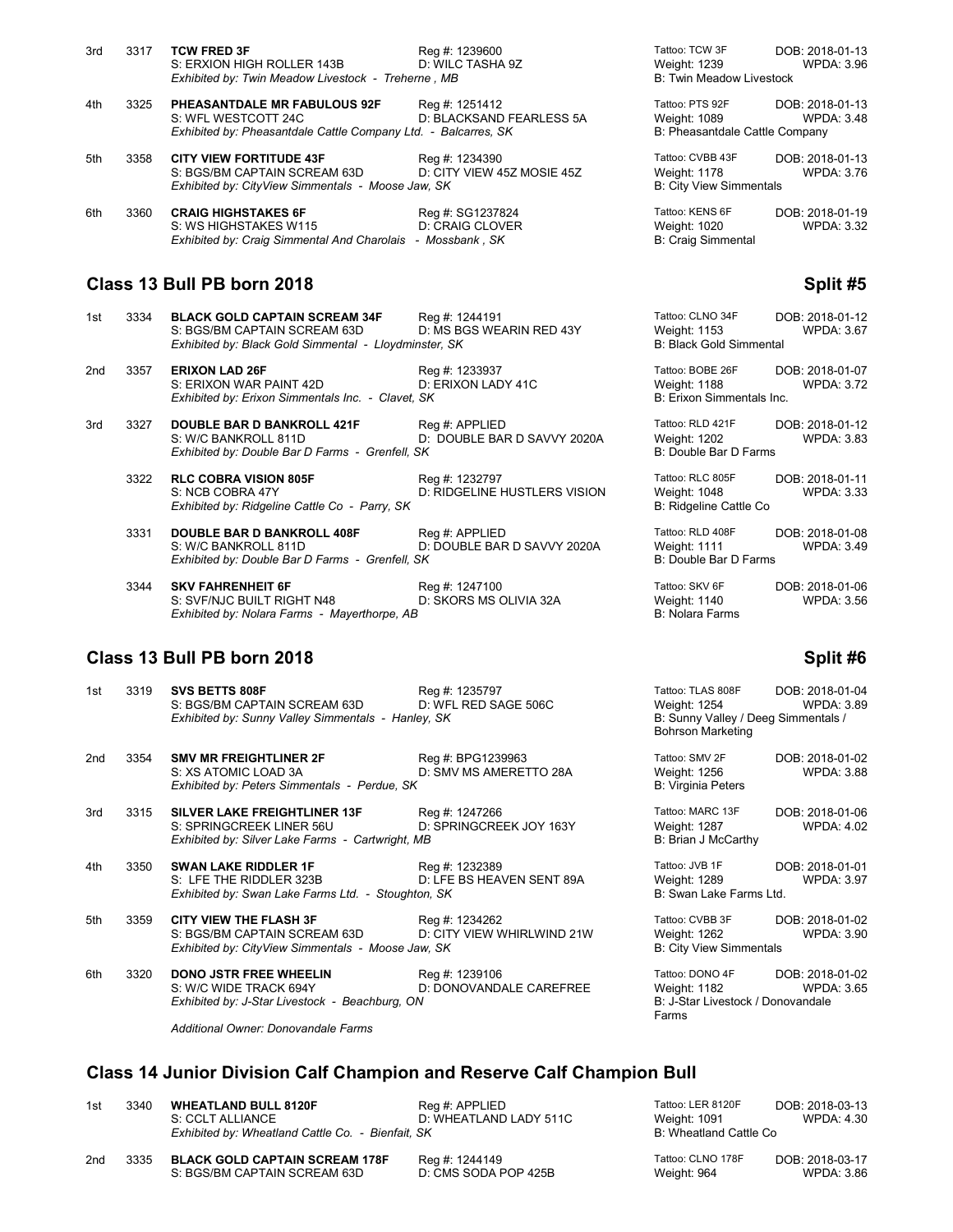## **Class 15 Intermediate Division Calf Champion and Reserve Calf Champion Bull**

| 1st             | 3339 | <b>WHEATLAND BULL 8100F</b><br>S: CCLT ALLIANCE<br>Exhibited by: Wheatland Cattle Co. - Bienfait, SK                                                     | Reg #: APPLIED<br>D: WHEATLAND LADY 5191C        | Tattoo: LER 8100F<br><b>Weight: 1182</b><br>B: Wheatland Cattle Co.                                  | DOB: 2018-02-27<br><b>WPDA: 4.41</b> |
|-----------------|------|----------------------------------------------------------------------------------------------------------------------------------------------------------|--------------------------------------------------|------------------------------------------------------------------------------------------------------|--------------------------------------|
| 2 <sub>nd</sub> | 3337 | <b>BLACK GOLD CAPTAIN FLIRT 123F</b><br>S: BGS/BM CAPTAIN SCREAM 63D<br>Exhibited by: Black Gold Simmental - Lloydminster, SK                            | Reg #: 1246147<br>D: BLACK GOLD MS BORN TO FLIRT | Tattoo: CLNO 123F<br>Weight: 1055<br><b>B: Black Gold Simmental</b>                                  | DOB: 2018-02-12<br><b>WPDA: 3.73</b> |
|                 |      | <b>Class 16 Senior Division Calf Champion and Reserve Calf Champion Bull</b>                                                                             |                                                  |                                                                                                      |                                      |
| 1st             | 3319 | SVS BETTS 808F<br>S: BGS/BM CAPTAIN SCREAM 63D<br>Exhibited by: Sunny Valley Simmentals - Hanley, SK                                                     | Reg #: 1235797<br>D: WFL RED SAGE 506C           | Tattoo: TLAS 808F<br>Weight: 1254<br>B: Sunny Valley / Deeg Simmentals /<br><b>Bohrson Marketing</b> | DOB: 2018-01-04<br>WPDA: 3.89        |
| 2 <sub>nd</sub> | 3354 | <b>SMV MR FREIGHTLINER 2F</b><br>S: XS ATOMIC LOAD 3A<br>Exhibited by: Peters Simmentals - Perdue, SK                                                    | Reg #: BPG1239963<br>D: SMV MS AMERETTO 28A      | Tattoo: SMV 2F<br>Weight: 1256<br><b>B: Virginia Peters</b>                                          | DOB: 2018-01-02<br><b>WPDA: 3.88</b> |
|                 |      | Class 17 Bull PB born 2017                                                                                                                               |                                                  |                                                                                                      | Split #1                             |
| 1st             | 3363 | <b>IRONHILL ROLLIN THUNDER</b><br>S: ALLIANCE REQUEST 1315<br>Exhibited by: Ironhill Simmentals - Metcalfe, ON<br>Additional Owner: Joe Provenzano       | Reg #: P1202855<br><b>D: NEU RIBBONS N BOWS</b>  | Tattoo: IHS 2E<br>Weight: 2040<br>B: Joe Provenzano                                                  | DOB: 2017-01-28<br><b>WPDA: 3.08</b> |
| 2 <sub>nd</sub> | 3362 | <b>MADER LIEUTENANT 50E</b><br>S: MADER WALK THIS WAY 224B<br>Exhibited by: Mader Ranches - Carstairs, AB<br><b>Additional Owner: Oakview Simmentals</b> | Reg #: 1216413<br>D: MADER SHIVER 120C           | Tattoo: MDR 50E<br><b>Weight: 1900</b><br><b>B: Mader Ranches</b>                                    | DOB: 2017-01-13<br><b>WPDA: 2.80</b> |
|                 |      |                                                                                                                                                          |                                                  |                                                                                                      |                                      |

## **Class 18 Junior Champion and Reserve Junior Champion Bull**

| 1st | 3363 | <b>IRONHILL ROLLIN THUNDER</b>                   | Reg #: P1202855       | Tattoo: IHS 2E    | DOB: 2017-01-28 |
|-----|------|--------------------------------------------------|-----------------------|-------------------|-----------------|
|     |      | S: ALLIANCE REQUEST 1315                         | D: NEU RIBBONS N BOWS | Weight: 2040      | WPDA: 3.08      |
|     |      | Exhibited by: Ironhill Simmentals - Metcalfe, ON |                       | B: Joe Provenzano |                 |
|     |      | Additional Owner: Joe Provenzano                 |                       |                   |                 |
| 2nd | 3362 | <b>MADER LIEUTENANT 50E</b>                      | Reg #: 1216413        | Tattoo: MDR 50E   | DOB: 2017-01-13 |
|     |      | S: MADER WALK THIS WAY 224B                      | D: MADER SHIVER 120C  | Weight: 1900      | WPDA: 2.80      |
|     |      | Exhibited by: Mader Ranches - Carstairs, AB      |                       | B: Mader Ranches  |                 |
|     |      | <b>Additional Owner: Oakview Simmentals</b>      |                       |                   |                 |

### **Class 19 Bull PB born 2016 Split #1 Split #1 Split #1**

| 1st | 3364 | <b>TCCO BIG SPENDER 659D</b><br>S: PROFIT<br>Exhibited by: Tableland Cattle - Estevan, SK<br>Additional Owner: R Plus Simmentals                  | Reg #: 1196159<br>D: TCCO BLACK KOKO 2X      | Tattoo: TCCO 659D<br><b>Weight: 2538</b><br><b>B: Tableland Cattle</b> | DOB: 2016-03-21<br><b>WPDA: 2.60</b> |
|-----|------|---------------------------------------------------------------------------------------------------------------------------------------------------|----------------------------------------------|------------------------------------------------------------------------|--------------------------------------|
| 2nd | 3370 | <b>SKV DEFIANCE 47D</b><br>S: TLSS AVENGER 124Z<br>Exhibited by: Nolara Farms - Mayerthorpe, AB<br>Additional Owner: Hawkeye Simmentals           | Reg #: 1173050<br>D: DOUBLE BAR D CANDY 479A | Tattoo: SKV 47D<br>Weight: 2528<br><b>B: Nolara Farms</b>              | DOB: 2016-01-26<br><b>WPDA: 2.45</b> |
| 3rd | 3369 | <b>DSFF DRIVER 1D</b><br>S: WAGR DRIVER 706T<br>Exhibited by: Hall's Cattle Co - Craven, SK<br><b>Additional Owner: Twisted Sisters Livestock</b> | Reg #: 1254202<br>D: MISS SCSF DEWS PAID     | Tattoo: BPH 1D<br>Weight: 2480<br><b>B: Schmidt Family LLC</b>         | DOB: 2016-03-26<br><b>WPDA: 2.55</b> |
| 4th | 3365 | <b>KADE'S LIQUID FIRE 31D</b><br>S: DESTINY BROKER<br>Exhibited by: Earley Livestock - Kerwood, ON<br>Additional Owner: Kade Earley               | Reg #: 1179750<br>D: REMINGTON MISS MRL 50U  | Tattoo: KADE 31D<br>Weight: 2589<br>B: Kade Earley                     | DOB: 2016-04-03<br><b>WPDA: 2.69</b> |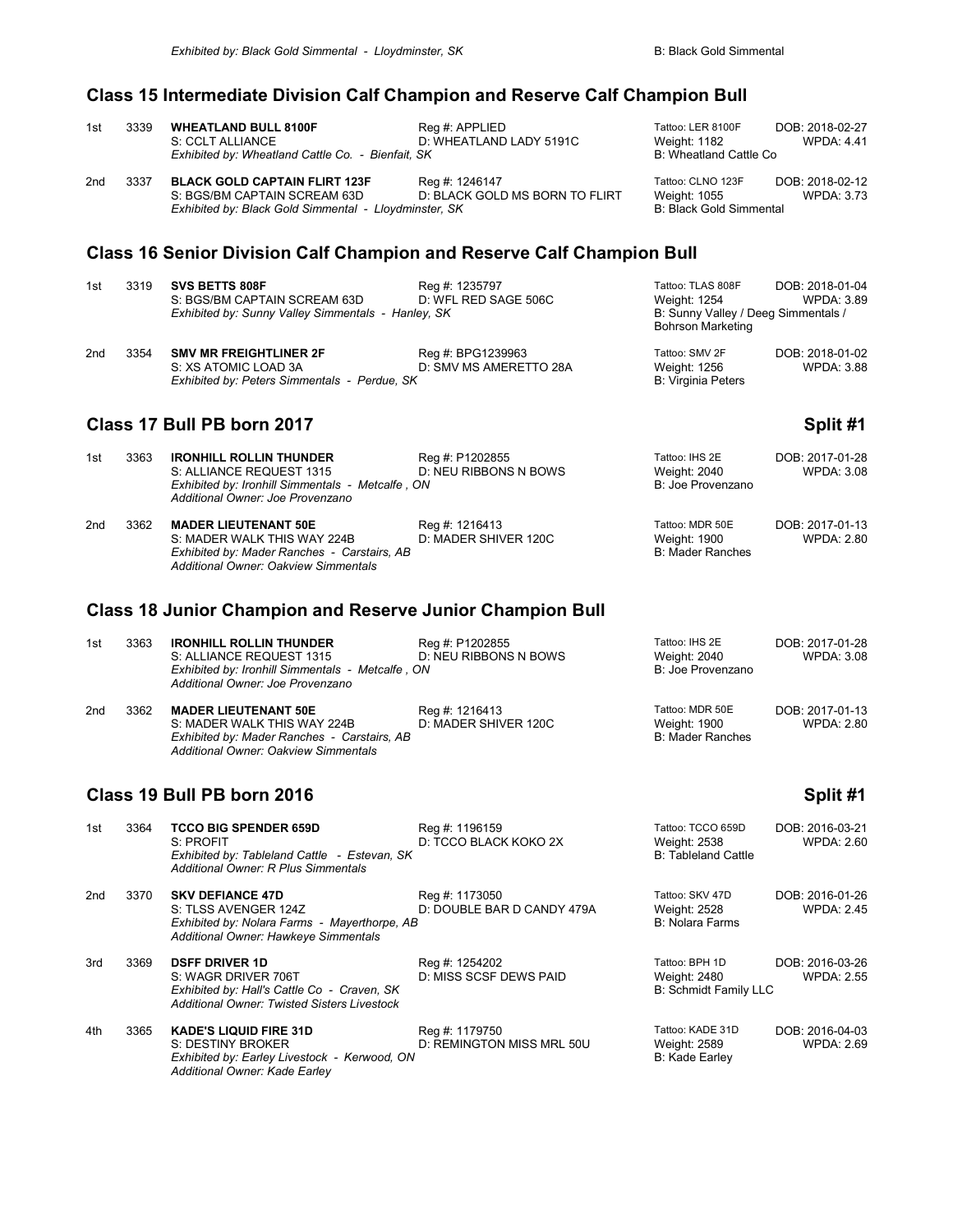## **Class 19 Bull PB born 2016 Split #2 Split #2**

| 1st                                                              | 3371 | <b>SWAN LAKE RED CIRCUIT 28D</b><br>S: WHEATLAND CIRCUIT BREAKER<br>Exhibited by: Swan Lake Farms Ltd. - Stoughton, SK                                                                                                                                    | Reg #: 1165865<br>D: MAR MAC MISSY 63Y  | Tattoo: JVB 28D<br>Weight: 2753<br>B: Swan Lake Farms Ltd.      | DOB: 2016-01-17<br><b>WPDA: 2.65</b> |  |  |
|------------------------------------------------------------------|------|-----------------------------------------------------------------------------------------------------------------------------------------------------------------------------------------------------------------------------------------------------------|-----------------------------------------|-----------------------------------------------------------------|--------------------------------------|--|--|
| 2nd                                                              | 3366 | <b>NGDB STRUCTURE 34D</b><br>S: NCB COBRA 47Y<br>Exhibited by: Rancier Farms - Killam, AB<br>Additional Owner: Labatte Simmentals<br>Additional Owner: Windy Hill Livestock<br>Additional Owner: Canadian Sires<br><b>Additional Owner: Rancier Farms</b> | Reg #: 1185876<br>D: NGDB LOUISE 411B   | Tattoo: NGDB34D<br>Weight: 2789<br><b>B: Hoegl Livestock</b>    | DOB: 2016-01-23<br><b>WPDA: 2.70</b> |  |  |
| 3rd                                                              | 3368 | <b>CNT DISTIBGUISHED 1D</b><br>S: DOUBLE BAR D AP 464B<br>Exhibited by: Oak Hill Farms - Melville, SK                                                                                                                                                     | Reg #: BPG1232500<br>D: CNT FLOSSY 30A  | Tattoo: CNT 1D<br>Weight: 2530<br><b>B: Oak Hill Farms</b>      | DOB: 2016-01-19<br><b>WPDA: 2.44</b> |  |  |
|                                                                  | 3372 | <b>ERIXON WAR PAINT 42D</b><br>S: NUG ROYAL RED 324A<br>Exhibited by: Konrad Farms - Donalda, AB<br>Additional Owner: Konrad Farms<br>Additional Owner: Sunberry Valley Ranch<br>Additional Owner: Bohrson Marketing                                      | Reg #: 1166707<br>D: RF SCREAM 215Z     | Tattoo: BOBE 42D<br>Weight: 2450<br>B: Rust Mountain View Ranch | DOB: 2016-01-12<br><b>WPDA: 2.34</b> |  |  |
| <b>Class 20 Senior Champion and Reserve Senior Champion Bull</b> |      |                                                                                                                                                                                                                                                           |                                         |                                                                 |                                      |  |  |
| 1st                                                              | 3371 | <b>SWAN LAKE RED CIRCUIT 28D</b><br>S: WHEATLAND CIRCUIT BREAKER<br>Exhibited by: Swan Lake Farms Ltd. - Stoughton, SK                                                                                                                                    | Reg #: 1165865<br>D: MAR MAC MISSY 63Y  | Tattoo: JVB 28D<br>Weight: 2753<br>B: Swan Lake Farms Ltd.      | DOB: 2016-01-17<br><b>WPDA: 2.65</b> |  |  |
| 2 <sub>nd</sub>                                                  | 3364 | <b>TCCO BIG SPENDER 659D</b><br>S: PROFIT<br>Exhibited by: Tableland Cattle - Estevan, SK<br><b>Additional Owner: R Plus Simmentals</b>                                                                                                                   | Reg #: 1196159<br>D: TCCO BLACK KOKO 2X | Tattoo: TCCO 659D<br>Weight: 2538<br><b>B: Tableland Cattle</b> | DOB: 2016-03-21<br><b>WPDA: 2.60</b> |  |  |
| <b>Class 21 Grand Champion and Reserve Grand Champion Bull</b>   |      |                                                                                                                                                                                                                                                           |                                         |                                                                 |                                      |  |  |

| 1st | 3371 | <b>SWAN LAKE RED CIRCUIT 28D</b><br>S: WHEATLAND CIRCUIT BREAKER | Reg #: 1165865<br>D: MAR MAC MISSY 63Y | Tattoo: JVB 28D<br>Weight: 2753 | DOB: 2016-01-17<br><b>WPDA: 2.65</b> |
|-----|------|------------------------------------------------------------------|----------------------------------------|---------------------------------|--------------------------------------|
|     |      | Exhibited by: Swan Lake Farms Ltd. - Stoughton, SK               |                                        | B: Swan Lake Farms Ltd.         |                                      |

| 2nd | 3319 <b>SVS BETTS 808F</b>                         | Reg #: 1235797       | Tattoo: TLAS 808F                   | DOB: 2018-01-04   |
|-----|----------------------------------------------------|----------------------|-------------------------------------|-------------------|
|     | S: BGS/BM CAPTAIN SCREAM 63D                       | D: WFL RED SAGE 506C | Weight: 1254                        | <b>WPDA: 3.89</b> |
|     | Exhibited by: Sunny Valley Simmentals - Hanley, SK |                      | B: Sunny Valley / Deeg Simmentals / |                   |

Bohrson Marketing